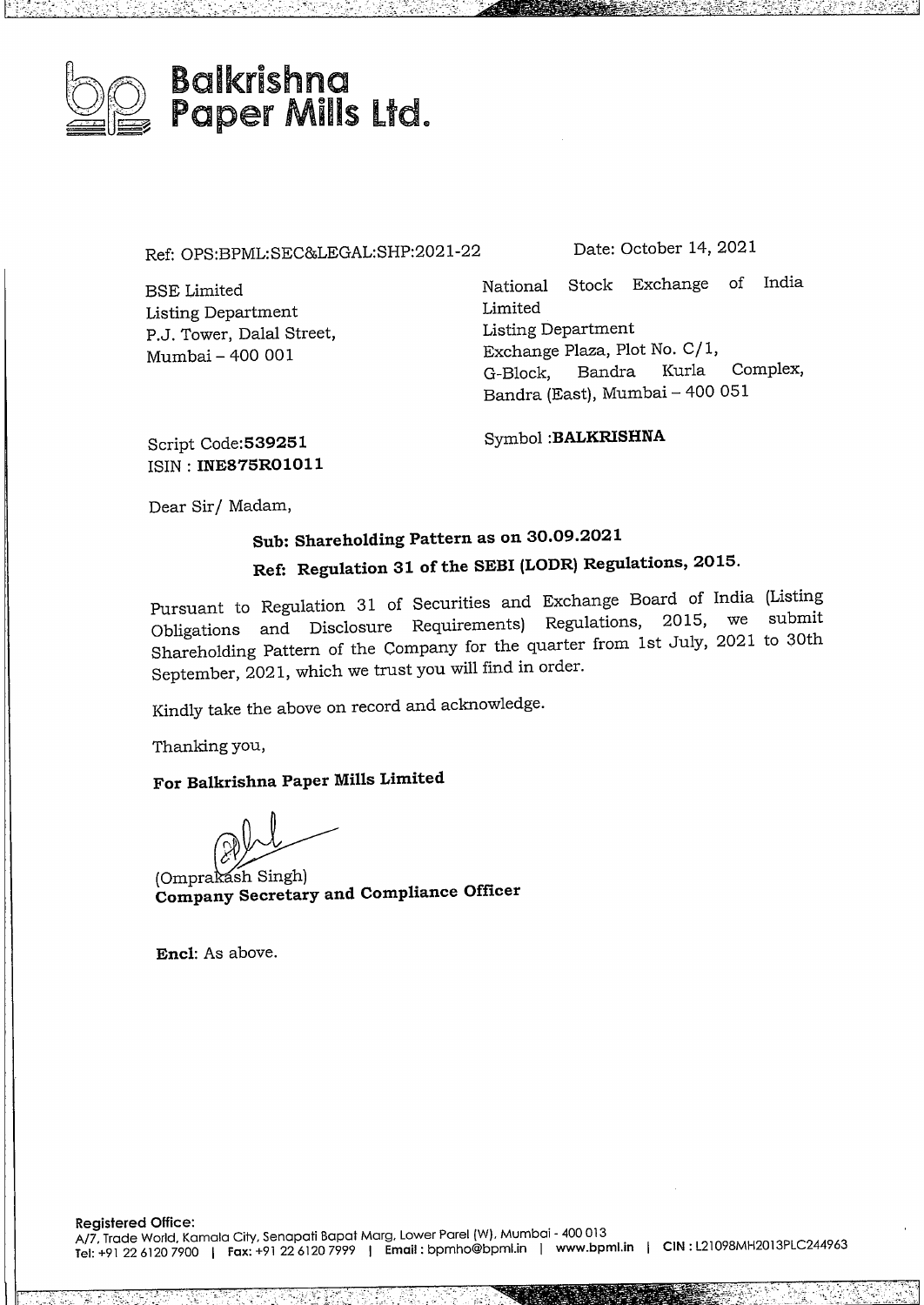- 
- 
- 
- 
- 1. Name of Listed Entity:Balkrishna Paper Mills Limited<br>2. Scrip Code/Name of Scrip/Class of Security: BALKRISHNA<br>3. Share Holding Pattern Filed under: 31b<br>4. Share Holding Pattern as on : 30-Sep-2021<br>5. **Declaration**: The

| <b>S. No.</b> | <b>Particulars</b>                                                                        | Yes/No |
|---------------|-------------------------------------------------------------------------------------------|--------|
|               | Whether the Listed Entity has issued any partly paid<br>up shares?                        | No     |
| 2             | Whether the Listed Entity has issued any Convertible No<br>Securities?                    |        |
|               | Whether the Listed Entity has any shares against<br>which depository receipts are issued? | No     |
|               | Whether the Listed Entity has any shares in locked-in? No                                 |        |
|               | Whether any shares held by promoters are pledge or<br>otherwise encumbered?               | ľΝo    |
| 16            | Whether the Listed Entity has issued any differential<br>Voting Rights?                   | No     |
| 17            | Whether the Listed Entity has issued any Warrants?                                        | No     |
| Ì8            | Whether the listed entity has any significant beneficial No<br>lowner?                    |        |

### Table I - Summary Statement holding of specified securities

| Catego             | Category of     | Nos. of | No. of fully | No. of  | No. of     | Total       | Shareholding    | <b>Number of Voting Rights</b> | No. of            | Shareholding,        | <b>Number of</b> |       | Number of     | Number of    |
|--------------------|-----------------|---------|--------------|---------|------------|-------------|-----------------|--------------------------------|-------------------|----------------------|------------------|-------|---------------|--------------|
|                    | shareholder     | shareh  | paid up      | Partly  | shares     | nos.        | as a % of total | held in each class of          | <b>Shares</b>     | as a % assuming      | Locked in        |       | <b>Shares</b> | equity       |
|                    | w               | olders  | eauitv       | paid-up | underlving | shares      | no. of shares   | securities                     | <b>Underlying</b> | full conversion      | shares           |       | pledged or    | shares held  |
|                    |                 | (III)   | shares       | eauitv  | Depository | held        | (calculated as  | (IX)                           | Outstanding       | of convertible       |                  |       | otherwise     | m            |
| and a state of the |                 |         | held         | shares  | Receipts   | $(VII) =$   | per SCRR.       |                                | convertible       | securities (as a     | <u>(XII)</u>     |       | encumbered    | dematerializ |
|                    |                 |         | (IV)         | held    | (VI)       | $(IV)+(V)+$ | 1957)           |                                | securities        | percentage of        |                  |       | (XIII)        | ed form      |
|                    |                 |         |              | (V)     |            | (VI)        | (VIII)          |                                | (includina        | diluted share        |                  |       |               |              |
|                    |                 |         |              |         |            |             | As a % of       | Total<br><b>No of Votina</b>   | Warrants)         | capital)             | No.              | As a  | No.<br>Asa    | (XIV)        |
|                    |                 |         |              |         |            |             | $(A+B+C2)$      | Rights<br>as a                 | (X)               |                      | (a)              | % of  | % of<br>(a)   |              |
|                    | .               |         |              |         |            |             |                 | % of<br>Tot<br>Clas<br>Clas    |                   | $(XI) = (VII) + (X)$ |                  | total | total         |              |
|                    | and the Control |         |              |         |            |             |                 | $(A+B+)$                       |                   | As a % of            |                  | Shar  | <b>Share</b>  |              |

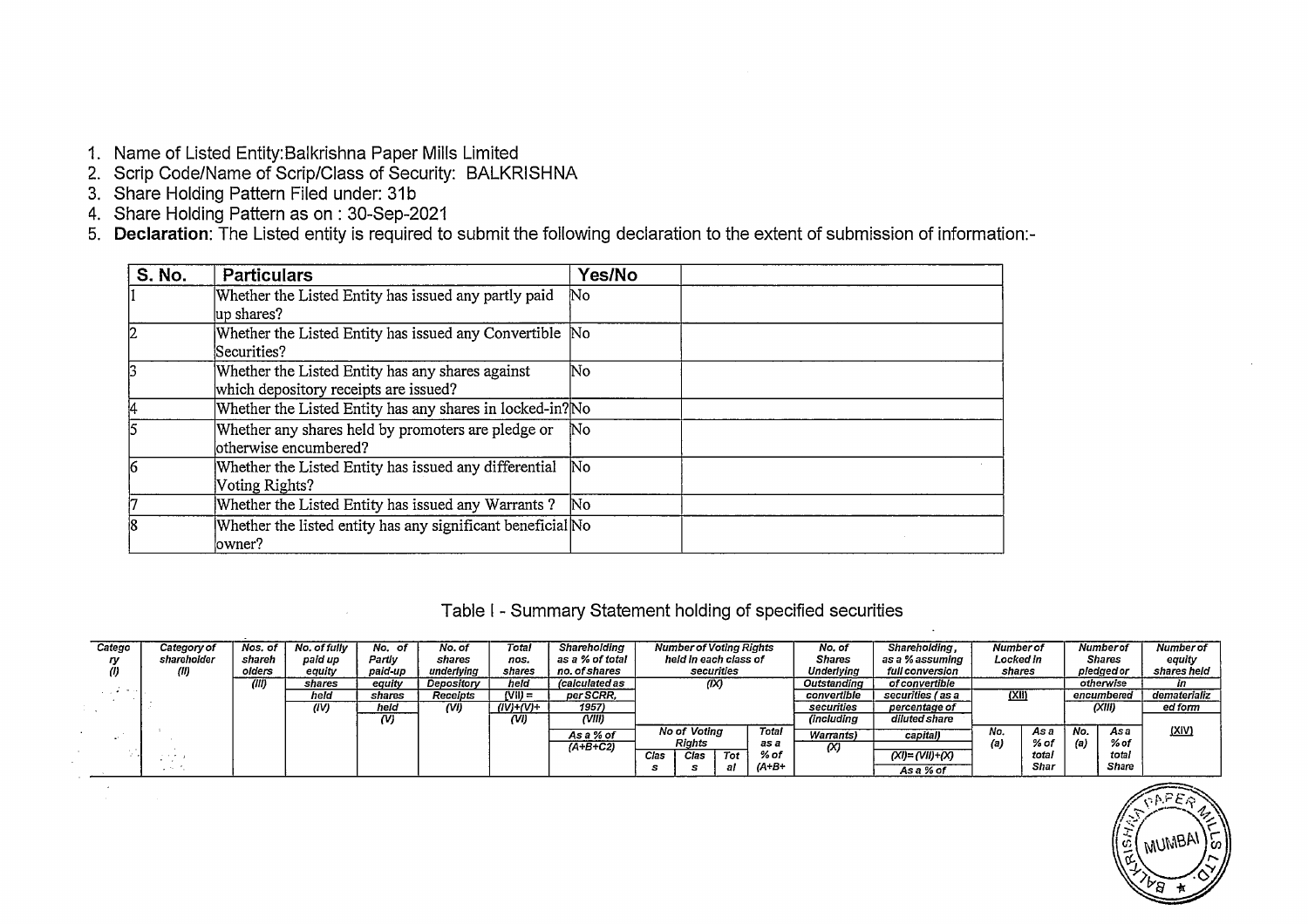|                 |                                                |                   |    |    |                   |    | $\overline{eg:}$<br>$\overline{X}$ | eg:y         |           | C           |    | $(A+B+C2)$ |    | es<br>held<br>(b) |    | $s$ held<br>(b) |          |
|-----------------|------------------------------------------------|-------------------|----|----|-------------------|----|------------------------------------|--------------|-----------|-------------|----|------------|----|-------------------|----|-----------------|----------|
| $\mathbf{A}$    | Promoter $& 34$<br>Promoter<br>Group           | 6304874 0         |    | 10 | 630487 58.71      |    | 63040<br>874                       |              | 487       | 630 58.71 0 |    | 58.71      | 10 | 10                | İ٨ | 10              | 6304874  |
| $\overline{B}$  | Public                                         | 10296 4434970 0   |    | 10 | 443497 41.29      |    | 4434 0<br>970                      |              | 497       | 443 41.29 0 |    | 41.29      | 10 | 10                |    |                 | 4296336  |
| $\overline{C}$  | Non<br>Promoter-<br>Non Public                 |                   | lο | l0 | 10                |    | Ō                                  | $\mathbf{0}$ | b         | 10          | 10 |            | In | 10                |    |                 |          |
| $\overline{C1}$ | Shares<br>underlying<br>DRs                    |                   | 'n |    | Ю                 |    | lΩ                                 | Ю            | 'n        | lO          | 10 |            | l۵ | Ю                 |    |                 |          |
| $\overline{C2}$ | Shares held $ 0 $<br>Įbу<br>Employee<br>Trusts | Ю                 |    |    | 10                | Iо |                                    | 10           | IО        | 10          |    | 10         | In | İО                |    |                 |          |
|                 | Total                                          | 10330  1073984  0 |    | ni | 107398  100<br>44 |    | 1073   0<br>9844                   |              | 398<br>44 | 107 100     | 10 | 100        | 0  | İ0                | lΟ | Ю               | 10601210 |

 $\mathcal{L}^{\mathcal{L}}(\mathcal{L}^{\mathcal{L}})$  and  $\mathcal{L}^{\mathcal{L}}(\mathcal{L}^{\mathcal{L}})$  . The contribution of  $\mathcal{L}^{\mathcal{L}}$ 

 $\mathcal{L}_{\text{max}}$  and  $\mathcal{L}_{\text{max}}$ 

 $\sim 100$ 

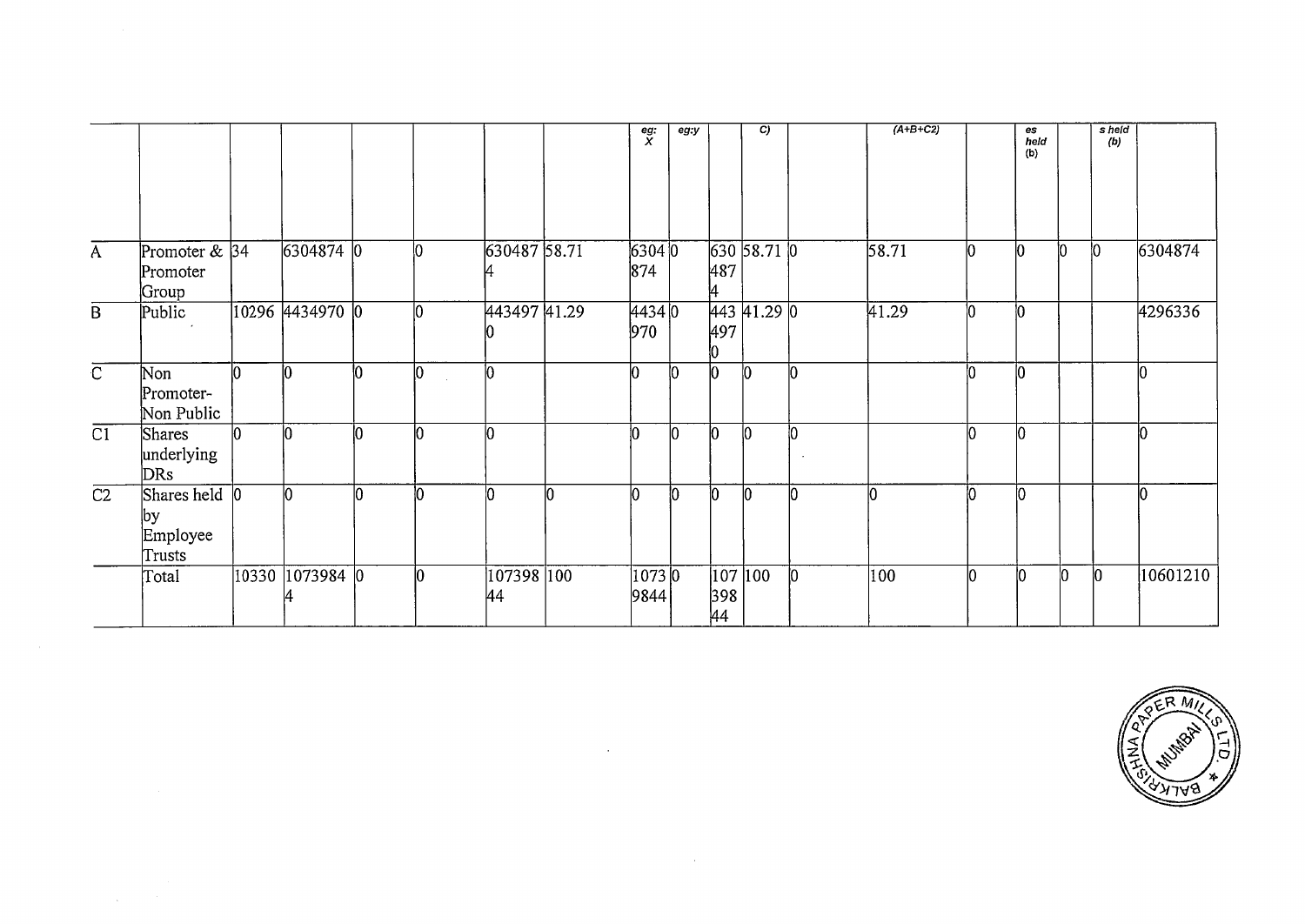| <b>Total</b><br><b>Sharehol</b><br><b>Number of Voting Rights held in</b><br>No. of<br>of the<br><b>Shareholdin</b><br><b>Number of</b><br><b>Number of</b><br>$\overline{a}$<br><b>Number of</b><br>shareh<br><b>fully</b><br>paid-up<br>shares<br>nos.<br>$\overline{ding~%}$<br>each class of securities<br><b>Shares</b><br><b>Shareholders</b><br>$g$ , as a $%$<br><b>Locked in</b><br><b>Shares</b><br>equity<br>older<br>paid<br>equity<br>underlying<br><i>shares</i><br>calculate<br>(IX)<br><b>Underlying</b><br>assuming<br>(1)<br>shares<br>pledged or<br>shares held<br>(III)<br>иp<br>shares<br><b>Depository</b><br>held<br>$d$ as per<br><b>Outstanding</b><br>full<br>$\overline{(XII)}$<br>otherwise<br>in<br>equity<br>held<br><b>Receipts</b><br>$\overline{V} = \overline{V}$<br>SCRR,<br>convertible<br>conversion<br>encumbered<br>dematerializ<br>share<br>$\overline{w}$<br>$\overline{(\mathsf{V}\mathsf{I})}$<br>$\overline{IV+V+VI}$<br>1957<br>securities<br>$\overline{of}$<br>$\alpha$ iii)<br>ed form<br>s held<br><b>No of Voting Rights</b><br>Total as<br>(including<br>convertible<br>$\overline{N_{0}}$<br>Asa<br>No.<br>$\overline{(XIV)}$<br>$\overline{Asa}$<br>$\overline{w}$<br>$\overline{Asa\%of}$<br>a % of<br><b>Warrants</b> )<br>securities (<br>% of<br>(a)<br>(a)<br>$%$ of<br>$(A+B+C2)$<br>Total<br>$\overline{\infty}$<br>as a<br>total<br>total<br>$\overline{(VIII)}$<br>Voting<br><b>Class</b><br>percentage<br>Class<br>Shar<br>$\overline{Tot}$<br>share<br>rights<br>of diluted<br>x<br>Y<br>es<br>al<br>s held<br>share<br>held<br>(b)<br>$\frac{capital)}{(XI)}$<br>(b)<br>$\overline{(VII)+(X)}$ as a<br>$%$ of<br>$A+B+C2$<br>$\mathbf{1}$<br>Indian<br>10<br>l0<br>10<br>10<br>IΟ.<br>Ю.<br>IN.<br>10<br>Ю<br>10<br>Ю.<br>n<br>Individuals/Hi<br>$\overline{20}$<br>$\mathbf{a}$<br>626770<br>l٥<br>626775 58.36<br>626770<br>626 58.36<br>58.36<br>$\overline{0}$<br>6267755<br>10<br>lO.<br>ndu undivided<br>55<br>55<br>15<br>775<br>Family<br>15<br>Arvindkumar AAC<br>10<br>n<br>10<br>I۵<br>10<br>$10^{-}$<br>b<br>lo.<br>h<br>n<br>Ю<br>Iо<br>10<br>Mahabirprasa PP23<br>d Poddar<br>52E<br>KHUSHBOO AHZ<br>10<br>10<br>10<br>l0<br>$ 10\rangle$<br>10<br>In.<br>U<br>M<br>10<br>İRAJIV<br>PM92<br>PODDAR<br>28N<br>Rishabh<br>AAA<br>$\overline{10}$<br>h<br>10<br>l0<br>10<br>Ю<br>10 <sup>°</sup><br>10<br>n<br>h<br>In.<br>b<br>110<br>Sureshkumar<br>PP93<br>Poddar<br>25R<br>Shyamlata<br>$AAC$ <sup>1</sup><br>$ 10\rangle$<br>IO.<br>n.<br>10<br>h<br>10<br>10 <sup>°</sup><br>n<br>$\overline{0}$<br>l0<br>h<br>IО<br>10<br>10<br>$ 10\rangle$<br>Sureshkumar PP23<br>Poddar<br>49H<br>Vijaylaxmi<br> AAC  <br>$\overline{10}$<br>n<br>Ιn<br>10<br>l0<br>10<br>IO.<br>'10 $\overline{0}$<br>l0<br>n<br>In.<br>lO.<br>lо<br><b>TOER</b><br>Arvindkumar PP23<br><b>TANTA</b><br>Poddar<br>53F<br>Abhishek S<br>$\frac{1}{2}$<br> AAC  1<br> 11<br>lO.<br>IO.<br> 11<br>l0<br> 11<br>10<br>11<br>$\bf{0}$<br>lО<br>10<br>JE.<br>10<br>10 |        |     |  |  |  |  |  |  |  |  |  |
|------------------------------------------------------------------------------------------------------------------------------------------------------------------------------------------------------------------------------------------------------------------------------------------------------------------------------------------------------------------------------------------------------------------------------------------------------------------------------------------------------------------------------------------------------------------------------------------------------------------------------------------------------------------------------------------------------------------------------------------------------------------------------------------------------------------------------------------------------------------------------------------------------------------------------------------------------------------------------------------------------------------------------------------------------------------------------------------------------------------------------------------------------------------------------------------------------------------------------------------------------------------------------------------------------------------------------------------------------------------------------------------------------------------------------------------------------------------------------------------------------------------------------------------------------------------------------------------------------------------------------------------------------------------------------------------------------------------------------------------------------------------------------------------------------------------------------------------------------------------------------------------------------------------------------------------------------------------------------------------------------------------------------------------------------------------------------------------------------------------------------------------------------------------------------------------------------------------------------------------------------------------------------------------------------------------------------------------------------------------------------------------------------------------------------------------------------------------------------------------------------------------------------------------------------------------------------------------------------------------------------------------------------------------------------------------------------------------------------------------------------------------------------------------------------------------------------------------------------------------------------------------------------------------------------------------------------------------------------------------------------------------------|--------|-----|--|--|--|--|--|--|--|--|--|
|                                                                                                                                                                                                                                                                                                                                                                                                                                                                                                                                                                                                                                                                                                                                                                                                                                                                                                                                                                                                                                                                                                                                                                                                                                                                                                                                                                                                                                                                                                                                                                                                                                                                                                                                                                                                                                                                                                                                                                                                                                                                                                                                                                                                                                                                                                                                                                                                                                                                                                                                                                                                                                                                                                                                                                                                                                                                                                                                                                                                                        |        |     |  |  |  |  |  |  |  |  |  |
|                                                                                                                                                                                                                                                                                                                                                                                                                                                                                                                                                                                                                                                                                                                                                                                                                                                                                                                                                                                                                                                                                                                                                                                                                                                                                                                                                                                                                                                                                                                                                                                                                                                                                                                                                                                                                                                                                                                                                                                                                                                                                                                                                                                                                                                                                                                                                                                                                                                                                                                                                                                                                                                                                                                                                                                                                                                                                                                                                                                                                        |        |     |  |  |  |  |  |  |  |  |  |
|                                                                                                                                                                                                                                                                                                                                                                                                                                                                                                                                                                                                                                                                                                                                                                                                                                                                                                                                                                                                                                                                                                                                                                                                                                                                                                                                                                                                                                                                                                                                                                                                                                                                                                                                                                                                                                                                                                                                                                                                                                                                                                                                                                                                                                                                                                                                                                                                                                                                                                                                                                                                                                                                                                                                                                                                                                                                                                                                                                                                                        |        |     |  |  |  |  |  |  |  |  |  |
|                                                                                                                                                                                                                                                                                                                                                                                                                                                                                                                                                                                                                                                                                                                                                                                                                                                                                                                                                                                                                                                                                                                                                                                                                                                                                                                                                                                                                                                                                                                                                                                                                                                                                                                                                                                                                                                                                                                                                                                                                                                                                                                                                                                                                                                                                                                                                                                                                                                                                                                                                                                                                                                                                                                                                                                                                                                                                                                                                                                                                        |        |     |  |  |  |  |  |  |  |  |  |
|                                                                                                                                                                                                                                                                                                                                                                                                                                                                                                                                                                                                                                                                                                                                                                                                                                                                                                                                                                                                                                                                                                                                                                                                                                                                                                                                                                                                                                                                                                                                                                                                                                                                                                                                                                                                                                                                                                                                                                                                                                                                                                                                                                                                                                                                                                                                                                                                                                                                                                                                                                                                                                                                                                                                                                                                                                                                                                                                                                                                                        |        |     |  |  |  |  |  |  |  |  |  |
|                                                                                                                                                                                                                                                                                                                                                                                                                                                                                                                                                                                                                                                                                                                                                                                                                                                                                                                                                                                                                                                                                                                                                                                                                                                                                                                                                                                                                                                                                                                                                                                                                                                                                                                                                                                                                                                                                                                                                                                                                                                                                                                                                                                                                                                                                                                                                                                                                                                                                                                                                                                                                                                                                                                                                                                                                                                                                                                                                                                                                        |        |     |  |  |  |  |  |  |  |  |  |
|                                                                                                                                                                                                                                                                                                                                                                                                                                                                                                                                                                                                                                                                                                                                                                                                                                                                                                                                                                                                                                                                                                                                                                                                                                                                                                                                                                                                                                                                                                                                                                                                                                                                                                                                                                                                                                                                                                                                                                                                                                                                                                                                                                                                                                                                                                                                                                                                                                                                                                                                                                                                                                                                                                                                                                                                                                                                                                                                                                                                                        |        |     |  |  |  |  |  |  |  |  |  |
|                                                                                                                                                                                                                                                                                                                                                                                                                                                                                                                                                                                                                                                                                                                                                                                                                                                                                                                                                                                                                                                                                                                                                                                                                                                                                                                                                                                                                                                                                                                                                                                                                                                                                                                                                                                                                                                                                                                                                                                                                                                                                                                                                                                                                                                                                                                                                                                                                                                                                                                                                                                                                                                                                                                                                                                                                                                                                                                                                                                                                        |        |     |  |  |  |  |  |  |  |  |  |
|                                                                                                                                                                                                                                                                                                                                                                                                                                                                                                                                                                                                                                                                                                                                                                                                                                                                                                                                                                                                                                                                                                                                                                                                                                                                                                                                                                                                                                                                                                                                                                                                                                                                                                                                                                                                                                                                                                                                                                                                                                                                                                                                                                                                                                                                                                                                                                                                                                                                                                                                                                                                                                                                                                                                                                                                                                                                                                                                                                                                                        |        |     |  |  |  |  |  |  |  |  |  |
|                                                                                                                                                                                                                                                                                                                                                                                                                                                                                                                                                                                                                                                                                                                                                                                                                                                                                                                                                                                                                                                                                                                                                                                                                                                                                                                                                                                                                                                                                                                                                                                                                                                                                                                                                                                                                                                                                                                                                                                                                                                                                                                                                                                                                                                                                                                                                                                                                                                                                                                                                                                                                                                                                                                                                                                                                                                                                                                                                                                                                        |        |     |  |  |  |  |  |  |  |  |  |
|                                                                                                                                                                                                                                                                                                                                                                                                                                                                                                                                                                                                                                                                                                                                                                                                                                                                                                                                                                                                                                                                                                                                                                                                                                                                                                                                                                                                                                                                                                                                                                                                                                                                                                                                                                                                                                                                                                                                                                                                                                                                                                                                                                                                                                                                                                                                                                                                                                                                                                                                                                                                                                                                                                                                                                                                                                                                                                                                                                                                                        |        |     |  |  |  |  |  |  |  |  |  |
|                                                                                                                                                                                                                                                                                                                                                                                                                                                                                                                                                                                                                                                                                                                                                                                                                                                                                                                                                                                                                                                                                                                                                                                                                                                                                                                                                                                                                                                                                                                                                                                                                                                                                                                                                                                                                                                                                                                                                                                                                                                                                                                                                                                                                                                                                                                                                                                                                                                                                                                                                                                                                                                                                                                                                                                                                                                                                                                                                                                                                        |        |     |  |  |  |  |  |  |  |  |  |
|                                                                                                                                                                                                                                                                                                                                                                                                                                                                                                                                                                                                                                                                                                                                                                                                                                                                                                                                                                                                                                                                                                                                                                                                                                                                                                                                                                                                                                                                                                                                                                                                                                                                                                                                                                                                                                                                                                                                                                                                                                                                                                                                                                                                                                                                                                                                                                                                                                                                                                                                                                                                                                                                                                                                                                                                                                                                                                                                                                                                                        |        |     |  |  |  |  |  |  |  |  |  |
|                                                                                                                                                                                                                                                                                                                                                                                                                                                                                                                                                                                                                                                                                                                                                                                                                                                                                                                                                                                                                                                                                                                                                                                                                                                                                                                                                                                                                                                                                                                                                                                                                                                                                                                                                                                                                                                                                                                                                                                                                                                                                                                                                                                                                                                                                                                                                                                                                                                                                                                                                                                                                                                                                                                                                                                                                                                                                                                                                                                                                        |        |     |  |  |  |  |  |  |  |  |  |
|                                                                                                                                                                                                                                                                                                                                                                                                                                                                                                                                                                                                                                                                                                                                                                                                                                                                                                                                                                                                                                                                                                                                                                                                                                                                                                                                                                                                                                                                                                                                                                                                                                                                                                                                                                                                                                                                                                                                                                                                                                                                                                                                                                                                                                                                                                                                                                                                                                                                                                                                                                                                                                                                                                                                                                                                                                                                                                                                                                                                                        |        |     |  |  |  |  |  |  |  |  |  |
|                                                                                                                                                                                                                                                                                                                                                                                                                                                                                                                                                                                                                                                                                                                                                                                                                                                                                                                                                                                                                                                                                                                                                                                                                                                                                                                                                                                                                                                                                                                                                                                                                                                                                                                                                                                                                                                                                                                                                                                                                                                                                                                                                                                                                                                                                                                                                                                                                                                                                                                                                                                                                                                                                                                                                                                                                                                                                                                                                                                                                        |        |     |  |  |  |  |  |  |  |  |  |
|                                                                                                                                                                                                                                                                                                                                                                                                                                                                                                                                                                                                                                                                                                                                                                                                                                                                                                                                                                                                                                                                                                                                                                                                                                                                                                                                                                                                                                                                                                                                                                                                                                                                                                                                                                                                                                                                                                                                                                                                                                                                                                                                                                                                                                                                                                                                                                                                                                                                                                                                                                                                                                                                                                                                                                                                                                                                                                                                                                                                                        |        |     |  |  |  |  |  |  |  |  |  |
|                                                                                                                                                                                                                                                                                                                                                                                                                                                                                                                                                                                                                                                                                                                                                                                                                                                                                                                                                                                                                                                                                                                                                                                                                                                                                                                                                                                                                                                                                                                                                                                                                                                                                                                                                                                                                                                                                                                                                                                                                                                                                                                                                                                                                                                                                                                                                                                                                                                                                                                                                                                                                                                                                                                                                                                                                                                                                                                                                                                                                        |        |     |  |  |  |  |  |  |  |  |  |
|                                                                                                                                                                                                                                                                                                                                                                                                                                                                                                                                                                                                                                                                                                                                                                                                                                                                                                                                                                                                                                                                                                                                                                                                                                                                                                                                                                                                                                                                                                                                                                                                                                                                                                                                                                                                                                                                                                                                                                                                                                                                                                                                                                                                                                                                                                                                                                                                                                                                                                                                                                                                                                                                                                                                                                                                                                                                                                                                                                                                                        |        |     |  |  |  |  |  |  |  |  |  |
|                                                                                                                                                                                                                                                                                                                                                                                                                                                                                                                                                                                                                                                                                                                                                                                                                                                                                                                                                                                                                                                                                                                                                                                                                                                                                                                                                                                                                                                                                                                                                                                                                                                                                                                                                                                                                                                                                                                                                                                                                                                                                                                                                                                                                                                                                                                                                                                                                                                                                                                                                                                                                                                                                                                                                                                                                                                                                                                                                                                                                        |        |     |  |  |  |  |  |  |  |  |  |
|                                                                                                                                                                                                                                                                                                                                                                                                                                                                                                                                                                                                                                                                                                                                                                                                                                                                                                                                                                                                                                                                                                                                                                                                                                                                                                                                                                                                                                                                                                                                                                                                                                                                                                                                                                                                                                                                                                                                                                                                                                                                                                                                                                                                                                                                                                                                                                                                                                                                                                                                                                                                                                                                                                                                                                                                                                                                                                                                                                                                                        |        |     |  |  |  |  |  |  |  |  |  |
|                                                                                                                                                                                                                                                                                                                                                                                                                                                                                                                                                                                                                                                                                                                                                                                                                                                                                                                                                                                                                                                                                                                                                                                                                                                                                                                                                                                                                                                                                                                                                                                                                                                                                                                                                                                                                                                                                                                                                                                                                                                                                                                                                                                                                                                                                                                                                                                                                                                                                                                                                                                                                                                                                                                                                                                                                                                                                                                                                                                                                        |        |     |  |  |  |  |  |  |  |  |  |
|                                                                                                                                                                                                                                                                                                                                                                                                                                                                                                                                                                                                                                                                                                                                                                                                                                                                                                                                                                                                                                                                                                                                                                                                                                                                                                                                                                                                                                                                                                                                                                                                                                                                                                                                                                                                                                                                                                                                                                                                                                                                                                                                                                                                                                                                                                                                                                                                                                                                                                                                                                                                                                                                                                                                                                                                                                                                                                                                                                                                                        |        |     |  |  |  |  |  |  |  |  |  |
|                                                                                                                                                                                                                                                                                                                                                                                                                                                                                                                                                                                                                                                                                                                                                                                                                                                                                                                                                                                                                                                                                                                                                                                                                                                                                                                                                                                                                                                                                                                                                                                                                                                                                                                                                                                                                                                                                                                                                                                                                                                                                                                                                                                                                                                                                                                                                                                                                                                                                                                                                                                                                                                                                                                                                                                                                                                                                                                                                                                                                        |        |     |  |  |  |  |  |  |  |  |  |
|                                                                                                                                                                                                                                                                                                                                                                                                                                                                                                                                                                                                                                                                                                                                                                                                                                                                                                                                                                                                                                                                                                                                                                                                                                                                                                                                                                                                                                                                                                                                                                                                                                                                                                                                                                                                                                                                                                                                                                                                                                                                                                                                                                                                                                                                                                                                                                                                                                                                                                                                                                                                                                                                                                                                                                                                                                                                                                                                                                                                                        |        |     |  |  |  |  |  |  |  |  |  |
|                                                                                                                                                                                                                                                                                                                                                                                                                                                                                                                                                                                                                                                                                                                                                                                                                                                                                                                                                                                                                                                                                                                                                                                                                                                                                                                                                                                                                                                                                                                                                                                                                                                                                                                                                                                                                                                                                                                                                                                                                                                                                                                                                                                                                                                                                                                                                                                                                                                                                                                                                                                                                                                                                                                                                                                                                                                                                                                                                                                                                        |        |     |  |  |  |  |  |  |  |  |  |
|                                                                                                                                                                                                                                                                                                                                                                                                                                                                                                                                                                                                                                                                                                                                                                                                                                                                                                                                                                                                                                                                                                                                                                                                                                                                                                                                                                                                                                                                                                                                                                                                                                                                                                                                                                                                                                                                                                                                                                                                                                                                                                                                                                                                                                                                                                                                                                                                                                                                                                                                                                                                                                                                                                                                                                                                                                                                                                                                                                                                                        |        |     |  |  |  |  |  |  |  |  |  |
|                                                                                                                                                                                                                                                                                                                                                                                                                                                                                                                                                                                                                                                                                                                                                                                                                                                                                                                                                                                                                                                                                                                                                                                                                                                                                                                                                                                                                                                                                                                                                                                                                                                                                                                                                                                                                                                                                                                                                                                                                                                                                                                                                                                                                                                                                                                                                                                                                                                                                                                                                                                                                                                                                                                                                                                                                                                                                                                                                                                                                        |        |     |  |  |  |  |  |  |  |  |  |
|                                                                                                                                                                                                                                                                                                                                                                                                                                                                                                                                                                                                                                                                                                                                                                                                                                                                                                                                                                                                                                                                                                                                                                                                                                                                                                                                                                                                                                                                                                                                                                                                                                                                                                                                                                                                                                                                                                                                                                                                                                                                                                                                                                                                                                                                                                                                                                                                                                                                                                                                                                                                                                                                                                                                                                                                                                                                                                                                                                                                                        |        |     |  |  |  |  |  |  |  |  |  |
|                                                                                                                                                                                                                                                                                                                                                                                                                                                                                                                                                                                                                                                                                                                                                                                                                                                                                                                                                                                                                                                                                                                                                                                                                                                                                                                                                                                                                                                                                                                                                                                                                                                                                                                                                                                                                                                                                                                                                                                                                                                                                                                                                                                                                                                                                                                                                                                                                                                                                                                                                                                                                                                                                                                                                                                                                                                                                                                                                                                                                        |        |     |  |  |  |  |  |  |  |  |  |
|                                                                                                                                                                                                                                                                                                                                                                                                                                                                                                                                                                                                                                                                                                                                                                                                                                                                                                                                                                                                                                                                                                                                                                                                                                                                                                                                                                                                                                                                                                                                                                                                                                                                                                                                                                                                                                                                                                                                                                                                                                                                                                                                                                                                                                                                                                                                                                                                                                                                                                                                                                                                                                                                                                                                                                                                                                                                                                                                                                                                                        |        |     |  |  |  |  |  |  |  |  |  |
|                                                                                                                                                                                                                                                                                                                                                                                                                                                                                                                                                                                                                                                                                                                                                                                                                                                                                                                                                                                                                                                                                                                                                                                                                                                                                                                                                                                                                                                                                                                                                                                                                                                                                                                                                                                                                                                                                                                                                                                                                                                                                                                                                                                                                                                                                                                                                                                                                                                                                                                                                                                                                                                                                                                                                                                                                                                                                                                                                                                                                        |        |     |  |  |  |  |  |  |  |  |  |
|                                                                                                                                                                                                                                                                                                                                                                                                                                                                                                                                                                                                                                                                                                                                                                                                                                                                                                                                                                                                                                                                                                                                                                                                                                                                                                                                                                                                                                                                                                                                                                                                                                                                                                                                                                                                                                                                                                                                                                                                                                                                                                                                                                                                                                                                                                                                                                                                                                                                                                                                                                                                                                                                                                                                                                                                                                                                                                                                                                                                                        |        |     |  |  |  |  |  |  |  |  |  |
|                                                                                                                                                                                                                                                                                                                                                                                                                                                                                                                                                                                                                                                                                                                                                                                                                                                                                                                                                                                                                                                                                                                                                                                                                                                                                                                                                                                                                                                                                                                                                                                                                                                                                                                                                                                                                                                                                                                                                                                                                                                                                                                                                                                                                                                                                                                                                                                                                                                                                                                                                                                                                                                                                                                                                                                                                                                                                                                                                                                                                        |        |     |  |  |  |  |  |  |  |  |  |
|                                                                                                                                                                                                                                                                                                                                                                                                                                                                                                                                                                                                                                                                                                                                                                                                                                                                                                                                                                                                                                                                                                                                                                                                                                                                                                                                                                                                                                                                                                                                                                                                                                                                                                                                                                                                                                                                                                                                                                                                                                                                                                                                                                                                                                                                                                                                                                                                                                                                                                                                                                                                                                                                                                                                                                                                                                                                                                                                                                                                                        |        |     |  |  |  |  |  |  |  |  |  |
|                                                                                                                                                                                                                                                                                                                                                                                                                                                                                                                                                                                                                                                                                                                                                                                                                                                                                                                                                                                                                                                                                                                                                                                                                                                                                                                                                                                                                                                                                                                                                                                                                                                                                                                                                                                                                                                                                                                                                                                                                                                                                                                                                                                                                                                                                                                                                                                                                                                                                                                                                                                                                                                                                                                                                                                                                                                                                                                                                                                                                        |        |     |  |  |  |  |  |  |  |  |  |
|                                                                                                                                                                                                                                                                                                                                                                                                                                                                                                                                                                                                                                                                                                                                                                                                                                                                                                                                                                                                                                                                                                                                                                                                                                                                                                                                                                                                                                                                                                                                                                                                                                                                                                                                                                                                                                                                                                                                                                                                                                                                                                                                                                                                                                                                                                                                                                                                                                                                                                                                                                                                                                                                                                                                                                                                                                                                                                                                                                                                                        |        |     |  |  |  |  |  |  |  |  |  |
|                                                                                                                                                                                                                                                                                                                                                                                                                                                                                                                                                                                                                                                                                                                                                                                                                                                                                                                                                                                                                                                                                                                                                                                                                                                                                                                                                                                                                                                                                                                                                                                                                                                                                                                                                                                                                                                                                                                                                                                                                                                                                                                                                                                                                                                                                                                                                                                                                                                                                                                                                                                                                                                                                                                                                                                                                                                                                                                                                                                                                        |        |     |  |  |  |  |  |  |  |  |  |
|                                                                                                                                                                                                                                                                                                                                                                                                                                                                                                                                                                                                                                                                                                                                                                                                                                                                                                                                                                                                                                                                                                                                                                                                                                                                                                                                                                                                                                                                                                                                                                                                                                                                                                                                                                                                                                                                                                                                                                                                                                                                                                                                                                                                                                                                                                                                                                                                                                                                                                                                                                                                                                                                                                                                                                                                                                                                                                                                                                                                                        |        |     |  |  |  |  |  |  |  |  |  |
|                                                                                                                                                                                                                                                                                                                                                                                                                                                                                                                                                                                                                                                                                                                                                                                                                                                                                                                                                                                                                                                                                                                                                                                                                                                                                                                                                                                                                                                                                                                                                                                                                                                                                                                                                                                                                                                                                                                                                                                                                                                                                                                                                                                                                                                                                                                                                                                                                                                                                                                                                                                                                                                                                                                                                                                                                                                                                                                                                                                                                        | Poddar |     |  |  |  |  |  |  |  |  |  |
| PP19                                                                                                                                                                                                                                                                                                                                                                                                                                                                                                                                                                                                                                                                                                                                                                                                                                                                                                                                                                                                                                                                                                                                                                                                                                                                                                                                                                                                                                                                                                                                                                                                                                                                                                                                                                                                                                                                                                                                                                                                                                                                                                                                                                                                                                                                                                                                                                                                                                                                                                                                                                                                                                                                                                                                                                                                                                                                                                                                                                                                                   |        |     |  |  |  |  |  |  |  |  |  |
|                                                                                                                                                                                                                                                                                                                                                                                                                                                                                                                                                                                                                                                                                                                                                                                                                                                                                                                                                                                                                                                                                                                                                                                                                                                                                                                                                                                                                                                                                                                                                                                                                                                                                                                                                                                                                                                                                                                                                                                                                                                                                                                                                                                                                                                                                                                                                                                                                                                                                                                                                                                                                                                                                                                                                                                                                                                                                                                                                                                                                        |        | 25F |  |  |  |  |  |  |  |  |  |

Э.,

# Table Il - Statement showing shareholding pattern ofthe Promoter and Promoter Group

 $\sim$ 

 $\mathcal{L}$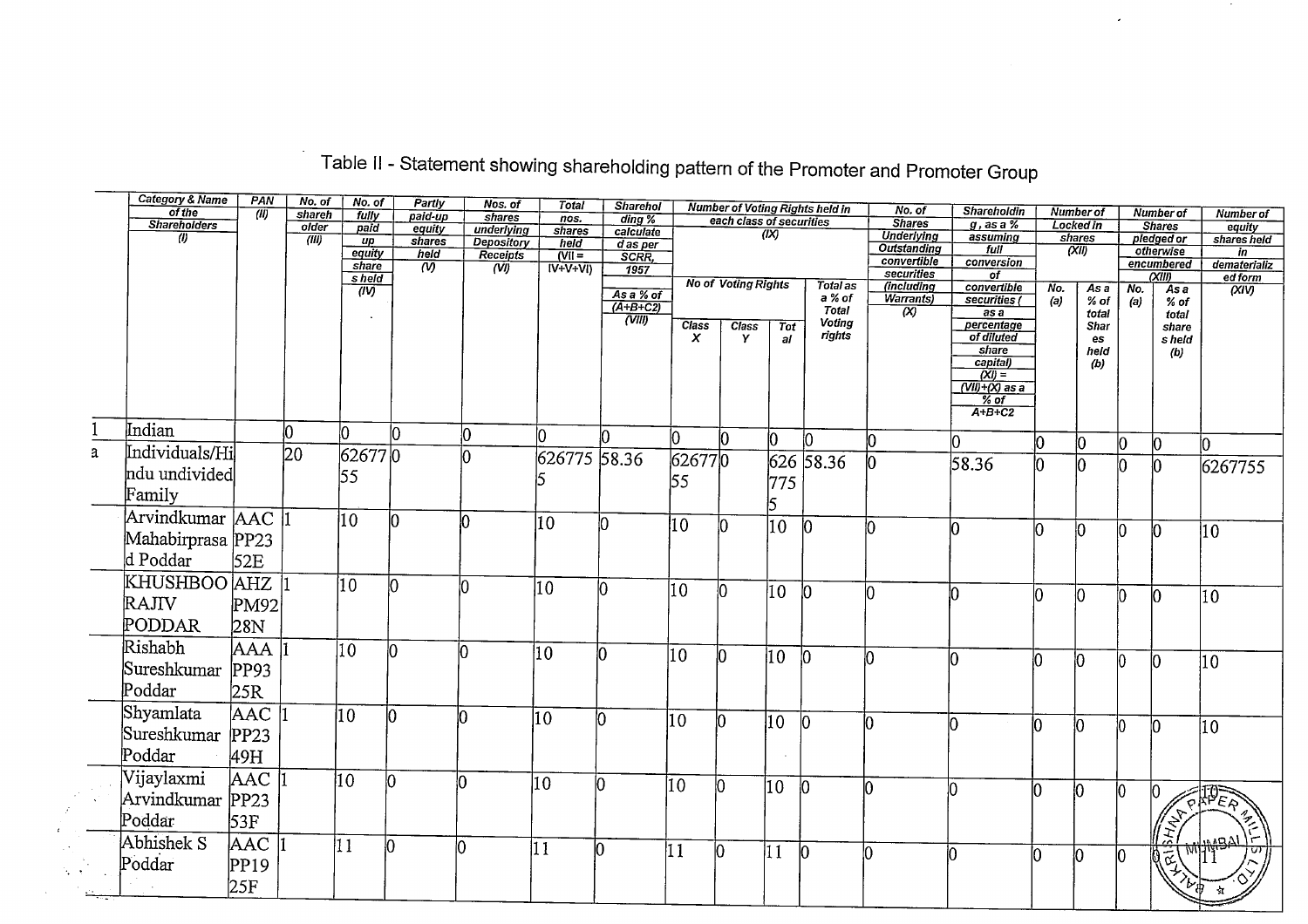| HARSHIT S<br>PODDAR                        | $ $ AAC $ $ 1<br>PP19<br>22C       | 11            | 10 | IN. | 11              | 10   | 11            | 10 | 11                    | 0               | 10 |      | 10  | 10  | 10                                       | ΙO                          | 11              |
|--------------------------------------------|------------------------------------|---------------|----|-----|-----------------|------|---------------|----|-----------------------|-----------------|----|------|-----|-----|------------------------------------------|-----------------------------|-----------------|
| Rajiv Arvind  AAC  1<br>kumar Poddar PP19  | 28J                                | $ 20\rangle$  | Ιn |     | $\overline{20}$ |      | 20            | Ю  | l20.                  | $\vert 0 \vert$ |    |      | IN. | l0  |                                          |                             | $\overline{20}$ |
| Gitadevi<br>Dharaprasad<br>Poddar          | <b>AAC</b><br>PP23<br>57B          | 1168          |    |     | 1168            | 0.01 | $1168$ 0      |    | $116 0.\overline{01}$ |                 | n. | 0.01 | 10  | lo. | lo.                                      | n.                          | 1168            |
| Pawankumar<br>Dharaprasad<br>Poddar        | AAC  1<br>PP23<br>60E              | 16431 0<br>12 |    |     | 164312  1.53    |      | 16431   0     |    | 312                   | 164 1.53        | 0  | 1.53 | l0  | Ŋ.  | lO.                                      |                             | 164312          |
| Madhudevi<br>Pawankumar<br>Poddar          | $ {\rm AAC}\> $<br>PP23<br>61F     | 26531 0       |    |     | 265314 2.47     |      | 26531 0       |    | 314                   | 265 2.47        |    | 2.47 | h   | ln. | lo.                                      | Ю                           | 265314          |
| Sangeeta<br>Pramodkumar PP23<br>Poddar     | $\left  \text{AAC} \right $<br>50G | 505360        |    | n.  | 505366 4.71     |      | 505360        |    | 366                   | 505 4.71        | 0  | 4.71 | n.  | l0  | IN.                                      | Ю                           | 505366          |
| Ankit Poddar                               | $AAC$ 1<br>PP19<br>24E             | 530620        |    | n.  | 530626 4.94     |      | 530620<br>6   |    | 626                   | 530 4.94        |    | 4.94 | n.  | n.  | lO.                                      | I٥                          | 530626          |
| <b>AVNISH</b><br>PODDAR                    | <b>AAC</b><br>PP19<br>27H          | 530620<br>l6. |    |     | 530626 4.94     |      | 530620<br>6   |    | 626                   | 530 4.94        |    | 4.94 | 0   | ln. | n.                                       | l0                          | 530626          |
| Gaurav<br>Pramod<br>Poddar                 | AAC 1<br>PP <sub>19</sub><br>23D   | 530620<br>6   |    |     | 530626 4.94     |      | 530620<br>16  |    | 626                   | 530 4.94        |    | 4.94 | 0   | n.  | 0                                        | ln.                         | 530626          |
| Anurag<br>Pawankumar<br>Poddar             | $AAC$ <sup>1</sup><br>(PP19<br>26G | 606380        |    | ሰ   | 606389 5.65     |      | 606380<br>19  |    | $ 389\rangle$         | $606$ 5.65      | 0  | 5.65 | 0   | IN. | n.                                       | 10                          | 606389          |
| RameshkumarAAC 11<br>Dharaprasad<br>Poddar | PP23<br>59R                        | 770670<br>8   |    |     | 770678 7.18     |      | 17706710<br>8 |    | 678                   | $770$ 7.18      |    | 7.18 | İ٥  | Ю   | lO.                                      | 10                          | 770678          |
| Shrikishan<br>Dharaprasad<br>Poddar        | $AAC$  1<br>PP23<br>62G            | 770680<br>19. |    | 0   | 770689 7.18     |      | 770680<br>9   |    | 689                   | 770 7.18        | 0  | 7.18 | 0   | 10  | 0<br>$\frac{ \mathbf{z} }{ \mathbf{z} }$ | $\sqrt{9}$<br><b>MUSSER</b> | $\Xi$           |
| Vibhadevi                                  | $AAC$ <sup>1</sup>                 | 795920        |    | 10  | 795929 7.41     |      | 795920        |    |                       | 795 7.41        | 0  | 7.41 | 0   | OĮ  | 0                                        |                             | CONTRA 395029   |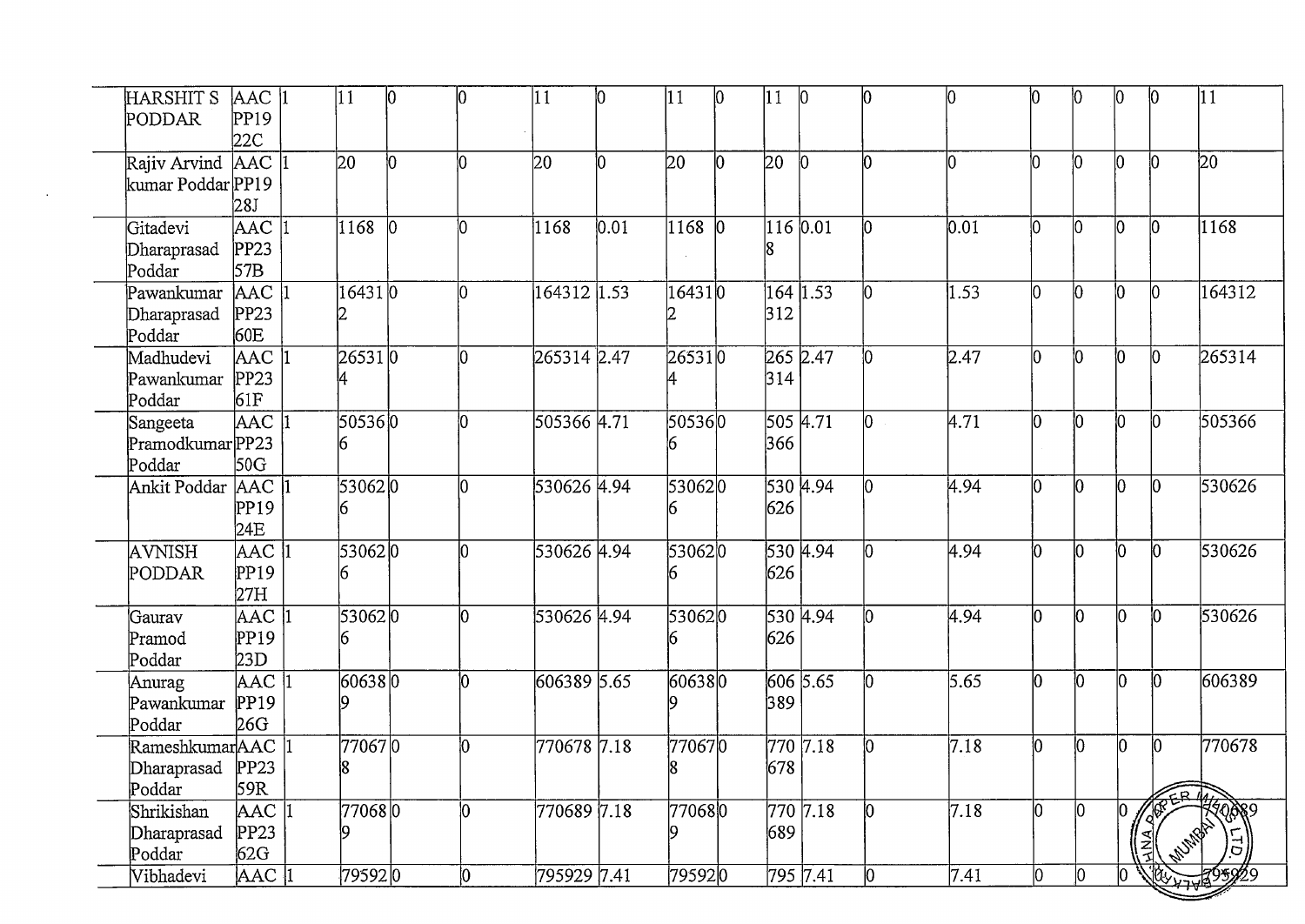|    | Shrikishan                | PP23               |    | $ 9\rangle$    |    |     |             |      | 19     |     | 929            |             |    |      |             |     |     |                 |              |
|----|---------------------------|--------------------|----|----------------|----|-----|-------------|------|--------|-----|----------------|-------------|----|------|-------------|-----|-----|-----------------|--------------|
|    | Poddar                    | 51H                |    |                |    |     |             |      |        |     |                |             |    |      |             |     |     |                 |              |
|    | Ashadevi                  | $AAC$ <sup>1</sup> |    | 795940         |    |     | 795940 7.41 |      | 795940 |     |                | 795 7.41    |    | 7.41 | 10          | IN. | 10  | 10              | 795940       |
|    | RameshkumarPP23<br>Poddar | 58Q                |    |                |    |     |             |      |        |     | 940            |             |    |      |             |     |     |                 |              |
| b  | Central                   |                    | l0 | lΟ             | Ю  | Λ   | l0          | h    | lΛ     | l0  | h.             | IO.         | In | l٥   | io.         | n   | I٥  | lΛ              | I∩           |
|    | Government/               |                    |    |                |    |     |             |      |        |     |                |             |    |      |             |     |     |                 |              |
|    | State                     |                    |    |                |    |     |             |      |        |     |                |             |    |      |             |     |     |                 |              |
|    | Government(s              |                    |    |                |    |     |             |      |        |     |                |             |    |      |             |     |     |                 |              |
|    |                           |                    |    |                |    |     |             |      |        |     |                |             |    |      |             |     |     |                 |              |
| C. | Financial                 |                    | 10 | Ю              | 10 |     | Ю           | N    | N      | l0  | n.             | Ю           | ΙO | l0   | $\Omega$    | l0  | 10  | Ю               | I۵           |
|    | Institutions/             |                    |    |                |    |     |             |      |        |     |                |             |    |      |             |     |     |                 |              |
|    | <b>Banks</b>              |                    |    |                |    |     |             |      |        |     |                |             |    |      |             |     |     |                 |              |
| d  | Any Other                 |                    | 14 | 371190         |    |     | 37119       | 0.35 | 371190 |     |                | 371 0.35    | h  | 0.35 | 10          | 10  | 10  | 10              | 37119        |
|    | (specify)                 |                    |    |                |    |     |             |      |        |     | 19             |             |    |      |             |     |     |                 |              |
|    | Bodies                    |                    | 14 | 37119 0        |    |     | 37119       | 0.34 | 371190 |     | 371            | 0.34        |    | 0.34 | Ю           | n.  | 10  | $\overline{0}$  | 37119        |
|    | Corporate                 |                    |    |                |    |     |             |      |        |     | 19             |             |    |      |             |     |     |                 |              |
|    | S P Investrade AAA        |                    |    | $\overline{3}$ | l0 | 'n. | l3          |      |        | 'n  | $\overline{3}$ | In.         |    | h    | l٥          | n   | Ŋ   | I۵              | 13           |
|    | (India)                   | CW0                |    |                |    |     |             |      |        |     |                |             |    |      |             |     |     |                 |              |
|    | Limited                   | 429J               |    |                |    |     |             |      |        |     |                |             |    |      |             |     |     |                 |              |
|    | Sanchna                   | <b>AAB</b>         |    | l3             | ΙO |     | l3          | h    | 13     | ΙO  | $\overline{3}$ | IN.         |    | n    | Ю           | n.  | l0  | Ю               | k            |
|    | Trading &<br>Fin. Ltd.    | $\csc$<br>84G      |    |                |    |     |             |      |        |     |                |             |    |      |             |     |     |                 |              |
|    | Balgopal                  | <b>AAA</b>         |    | $\overline{5}$ | l٥ |     | 5           | h    | 5      | h   | 5              | In.         |    | h    | l٥          | n   |     | n               |              |
|    | Holding &                 | CB24               |    |                |    |     |             |      |        |     |                |             |    |      |             |     | l0. |                 | l5           |
|    | Traders Ltd               | 92G                |    |                |    |     |             |      |        |     |                |             |    |      |             |     |     |                 |              |
|    | Poddar                    | <b>AAA</b>         |    | 5              | IО | n   | l5          | h    | 15     | l0  | 5              | IN.         | N  | l0   | l0.         | n.  | l0  | l0              | 15           |
|    | <b>Brothers</b>           | CP22               |    |                |    |     |             |      |        |     |                |             |    |      |             |     |     |                 |              |
|    | Investment                | 20J                |    |                |    |     |             |      |        |     |                |             |    |      |             |     |     |                 |              |
|    | Private                   |                    |    |                |    |     |             |      |        |     |                |             |    |      |             |     |     |                 |              |
|    | Limited                   |                    |    |                |    |     |             |      |        |     |                |             |    |      |             |     |     |                 |              |
|    | $S$ P Finance             | $AAB$ <sup>1</sup> |    | $\overline{5}$ | 10 |     | 15          | 10   | 5      | O   | 5              | $ 0\rangle$ | İ0 | 10   | $ 0\rangle$ | 0   | Ю   | $\overline{0}$  | 5            |
|    | And Trading               | $\vert$ CS96       |    |                |    |     |             |      |        |     |                |             |    |      |             |     |     |                 | <b>AAPER</b> |
|    | Ltd                       | 87F                |    |                |    |     |             |      |        |     |                |             |    |      |             |     |     |                 |              |
|    | Vishal                    | $AAA$ <sup>1</sup> |    | l5.            | 10 |     | 15          | l0   | 5      | lo. | $\overline{5}$ | l0.         | ΙO | n    | 10          | lO. | ΙO  | <b>POISSING</b> | NUMBAI)      |
|    | Furnishings               | CR21               |    |                |    |     |             |      |        |     |                |             |    |      |             |     |     |                 |              |
|    | Ltd                       | 38K                |    |                |    |     |             |      |        |     |                |             |    |      |             |     |     |                 |              |

consideration of the construction of the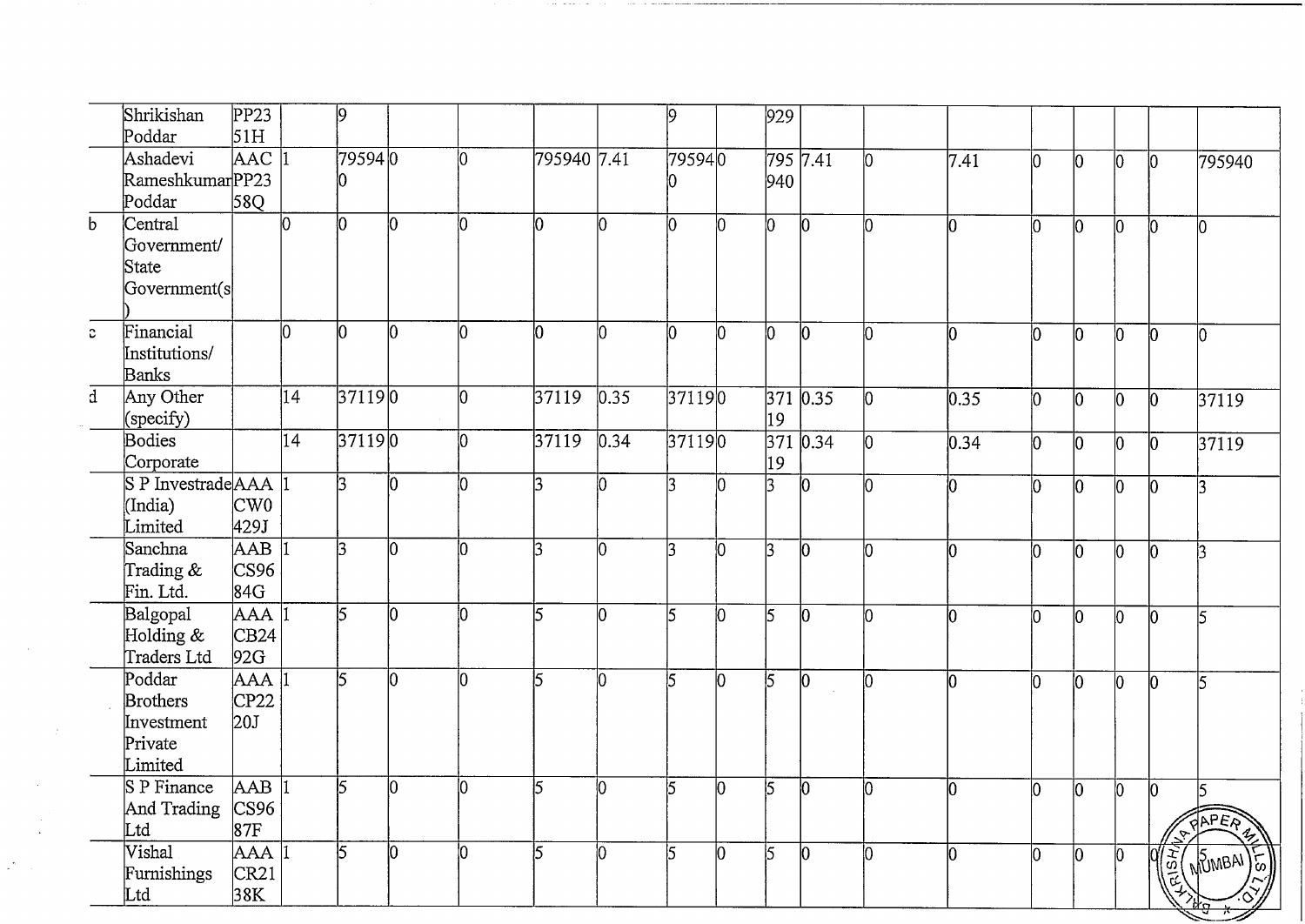|                | AKP<br>Enterprises<br>LLP                                                  | $AAR$ 1<br>FA81<br>46L                       |                 | $\overline{10}$            | İ0  | 10  | $ 10\rangle$      | 'n   | 10                   | l0  | $ 10\rangle$    | $\overline{0}$  | l0           | ۱n    | Ю              | 10  | $\vert 0 \vert$ | $\overline{0}$                                                         | $ 10\rangle$                                      |
|----------------|----------------------------------------------------------------------------|----------------------------------------------|-----------------|----------------------------|-----|-----|-------------------|------|----------------------|-----|-----------------|-----------------|--------------|-------|----------------|-----|-----------------|------------------------------------------------------------------------|---------------------------------------------------|
|                | $\overline{\text{RAP}}$<br>Enterprises<br>LLP                              | AAM 1<br>FR21<br>97P                         |                 | $ 10\rangle$               |     | l0  | $ 10\rangle$      | lo.  | $\overline{10}$      | n   | $ 10\rangle$    | $ 0\rangle$     | l0.          | n     | Iо             | lo. | lo.             | b                                                                      | 10                                                |
|                | TMP<br>Enterprises<br>LLP                                                  | AAG <sup>11</sup><br>FT32<br>39G             |                 | $ 10\rangle$               |     | lО  | $\overline{10}$   | l0   | 10                   | lo. | 10              | $\sqrt{0}$      | 10           | lo.   | lО             | O.  | l0              | l0                                                                     | $\overline{10}$                                   |
|                | <b>DPP</b><br>Enterprises<br>LLP                                           | AAH <sup>1</sup><br>FD <sub>29</sub><br>58H  |                 | $\overline{13}$            | lo. | lo. | $\overline{13}$   | l0.  | $ 13\rangle$         | Ю   | 13              | $\overline{0}$  | ΙO           | 0     | 10             | IO. | 10              | $\overline{0}$                                                         | $\overline{13}$                                   |
|                | <b>HSP</b><br>Enterprises<br>LLP                                           | AAFF <sub>1</sub><br>H761<br>7B              |                 | $\overline{13}$            | 10  | IN. | $\overline{13}$   | 10   | $\overline{13}$      | lo. | $\overline{13}$ | $\vert 0 \vert$ | Ю            | lo.   | lо             | Ю   | lo.             | l0                                                                     | $\overline{13}$                                   |
|                | $\overline{\text{PKP}}$<br>Enterprises<br>LLP                              | AAL<br>FP72<br>58A                           |                 | $\overline{13}$            | lo. | l0  | $\overline{13}$   | lo.  | $\overline{13}$      | 10  | $\overline{13}$ | l0              | lО           | lo.   | 10             | 10  | l0              | lО                                                                     | $\overline{13}$                                   |
|                | $\overline{\text{VKP}}$<br>Enterprises<br>LLP                              | $A AIF$ <sup>1</sup><br>V094<br>9B           |                 | $\overline{13}$            | 10  | 10  | $\overline{13}$   | 0    | $ 13\rangle$         | 10  | $\overline{13}$ | $ 0\rangle$     | 10           | l0    | IО             | 10  | 10              | l0                                                                     | $\overline{13}$                                   |
|                | GPP<br><b>ENTERPRIS</b><br>ES LLP                                          | AAJF <sup>1</sup><br>G246<br>$\overline{4P}$ |                 | $37011$ <sub>0</sub>       |     | 10  | 37011             | 0.34 | $37011$ <sub>0</sub> |     | 11              | $370$ 0.34      | 10           | 0.34  | lо             | l0  | İ0              | lО                                                                     | 37011                                             |
|                | Sub-Total<br>(A)(1)                                                        |                                              | $\overline{34}$ | $63048$ <sub>0</sub><br>74 |     | lo. | 630487 58.71<br>4 |      | 630480<br>74         |     | 487<br>4        | $630\,58.71$    | $\mathbf{0}$ | 58.71 | l0             | 10  | lo.             | 10                                                                     | 6304874                                           |
|                | Foreign                                                                    |                                              | O               | lo.                        | lo. | 10  | 10                | 10   | lО                   | l0  | $\overline{0}$  | l0              | l0           | 10    | l0             | 10  | 10              | 10                                                                     | lΟ                                                |
| $\frac{2}{a}$  | Individuals<br>Non-<br>Resident<br>Individuals/<br>Foreign<br>Individuals) |                                              | l0              |                            | lo  |     | h                 | lο   | l0                   |     | b               |                 |              | 0     | h              | l0  | $\overline{0}$  | b<br>$Q^{\nabla^+}$<br>$\frac{\sqrt{\frac{3}{2}}}{\sqrt{\frac{3}{2}}}$ | RER MILLON<br>I Multiple I !<br>$\widetilde{\Xi}$ |
| b              | Government                                                                 |                                              | 10              | l0                         | 10  | lО  | Ō                 | lo.  | 10                   | 0   | 10              | 10              |              | lo.   | 10             | 10  | 10              | 10                                                                     | <b>ATTAB</b>                                      |
| $\ddot{\circ}$ | Institutions                                                               |                                              | lо              | lО                         | 10  | lо  | lо                | O    | 10                   | 10  | 0               | 10              |              | 10    | 10             | 10  | $\overline{0}$  | h                                                                      | 10                                                |
| $\overline{d}$ | Foreign                                                                    |                                              | $\overline{0}$  | lО                         | l0  | l0  | lо                | ĮО   | $\overline{0}$       | 10  | $\overline{0}$  | lО              | 10           | l0    | $\overline{0}$ | 0   | $ 0\rangle$     | Iо                                                                     | Ō                                                 |

 $\mathcal{L}^{\text{max}}_{\text{max}}$ 

 $\mathcal{L} = \{ \mathcal{L}^{\mathcal{L}} \mid \mathcal{L}^{\mathcal{L}} \mid \mathcal{L}^{\mathcal{L}} \mid \mathcal{L}^{\mathcal{L}} \mid \mathcal{L}^{\mathcal{L}} \mid \mathcal{L}^{\mathcal{L}} \mid \mathcal{L}^{\mathcal{L}} \mid \mathcal{L}^{\mathcal{L}} \mid \mathcal{L}^{\mathcal{L}} \mid \mathcal{L}^{\mathcal{L}} \mid \mathcal{L}^{\mathcal{L}} \mid \mathcal{L}^{\mathcal{L}} \mid \mathcal{L}^{\mathcal{L}} \mid \mathcal{L}^{\mathcal{L}} \mid \$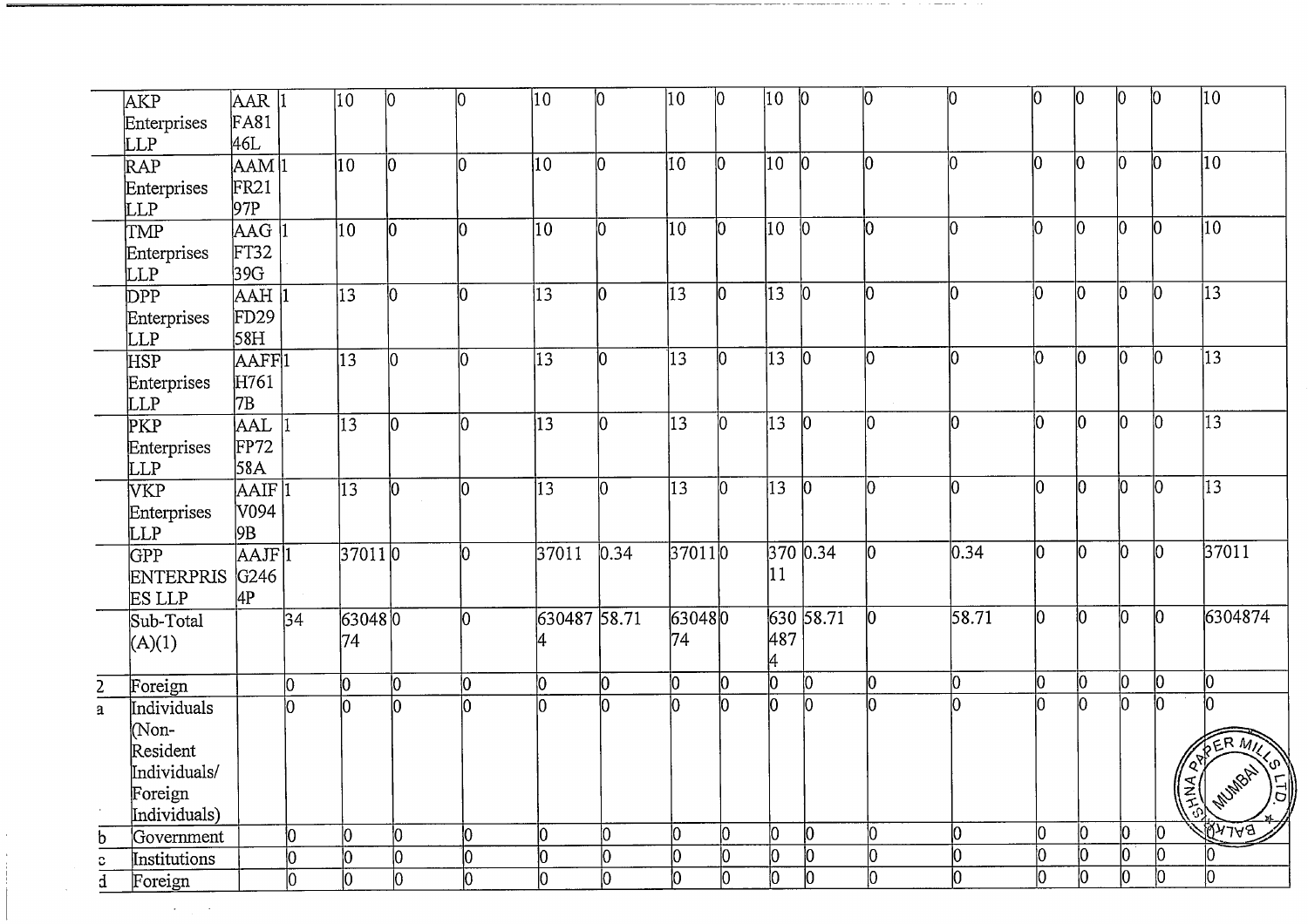|    | Portfolio                  |    |         |  |              |         |     |           |       |  |          |         |
|----|----------------------------|----|---------|--|--------------|---------|-----|-----------|-------|--|----------|---------|
|    | Investor                   |    |         |  |              |         |     |           |       |  |          |         |
| e. | Any Other                  |    |         |  |              |         |     |           |       |  |          |         |
|    | (specify)                  |    |         |  |              |         |     |           |       |  |          |         |
|    | Sub-Total                  |    |         |  |              |         |     |           |       |  |          |         |
|    | (A)(2)                     |    |         |  |              |         |     |           |       |  |          |         |
|    | Total                      | 34 | 63048 0 |  | 630487 58.71 | 63048 0 |     | 630 58.71 | 58.71 |  | $\Omega$ | 6304874 |
|    | Shareholding               |    | 74      |  |              | 174     | 487 |           |       |  |          |         |
|    | of Promoter                |    |         |  |              |         |     |           |       |  |          |         |
|    | and Promoter               |    |         |  |              |         |     |           |       |  |          |         |
|    | $\operatorname{Group}(A)=$ |    |         |  |              |         |     |           |       |  |          |         |
|    | $(A)(1)+(A)(2)$            |    |         |  |              |         |     |           |       |  |          |         |

Table III - Statement showing shareholding pattern of the Public shareholder

|             | <b>Category &amp; Name</b><br>of the<br><b>Shareholders</b><br>$\omega$ | PAN<br>(11) | Nos. of<br>shareh<br>older<br>(III) | No. of<br>fully<br>paid<br>иp<br>equity<br>share<br>s held<br>(IV) | Partly<br>paid-up<br>equity<br>shares<br>held<br>M | Nos. of<br>shares<br>underlying<br>Depository<br>Receipts<br>(VI) | <b>Total</b><br>nos.<br>shares<br>held<br>$W =$<br>$IV+V+VI$ | <b>Sharehol</b><br>ding %<br>calculate<br>d as per<br>SCRR,<br>1957<br>As a % of<br>$(A+B+C2)$<br>VIII |                   | each class of securities<br><b>No of Voting Rights</b> | (IX)      | <b>Number of Voting Rights held in</b><br><b>Total as</b><br>a % of<br><b>Total</b> | No. of<br><b>Shares</b><br><b>Underlying</b><br><b>Outstanding</b><br>convertible<br>securities<br><i>(including</i><br>Warrants)<br>$\infty$ | <b>Total</b><br>shareholdin<br>$q$ , as a $%$<br>assuming<br>full<br>conversion<br>of<br>convertible<br>securities | No.<br>(a) | <b>Number of</b><br>Locked in<br>shares<br>(XII)<br>As a<br>% of<br>total | No.<br>(No<br>$\mathbf{t}$    | <b>Number of</b><br><b>Shares</b><br>pledged or<br>otherwise<br>encumbered<br>(XIII)<br>Asa<br>% of<br>total | <b>Number of</b><br>equity<br>shares held<br>in<br>dematerializ<br>ed form<br>(XIV) |
|-------------|-------------------------------------------------------------------------|-------------|-------------------------------------|--------------------------------------------------------------------|----------------------------------------------------|-------------------------------------------------------------------|--------------------------------------------------------------|--------------------------------------------------------------------------------------------------------|-------------------|--------------------------------------------------------|-----------|-------------------------------------------------------------------------------------|-----------------------------------------------------------------------------------------------------------------------------------------------|--------------------------------------------------------------------------------------------------------------------|------------|---------------------------------------------------------------------------|-------------------------------|--------------------------------------------------------------------------------------------------------------|-------------------------------------------------------------------------------------|
|             |                                                                         |             |                                     |                                                                    |                                                    |                                                                   |                                                              |                                                                                                        | <b>Class</b><br>x | Class<br>Y                                             | Tot<br>al | Voting<br>rights                                                                    |                                                                                                                                               | (as a<br>percentage<br>of diluted<br>share<br>capital)<br>(XI)                                                     |            | Shar<br>es<br>held<br>(b)                                                 | аp<br>pli<br>ca<br>ble<br>(a) | share<br>s held<br>(Not<br>applic<br>able)<br>(b)                                                            |                                                                                     |
|             | Institutions                                                            |             | n                                   |                                                                    |                                                    |                                                                   | 10                                                           | ın.                                                                                                    | Ю                 |                                                        | n         |                                                                                     |                                                                                                                                               |                                                                                                                    |            |                                                                           |                               |                                                                                                              |                                                                                     |
| a           | Mutual<br>Funds/                                                        |             |                                     |                                                                    |                                                    |                                                                   |                                                              |                                                                                                        |                   |                                                        |           |                                                                                     |                                                                                                                                               |                                                                                                                    |            |                                                                           |                               |                                                                                                              |                                                                                     |
| $\mathbf b$ | Venture<br>Capital Funds                                                |             | l0                                  | ın.                                                                |                                                    |                                                                   |                                                              |                                                                                                        | 10                |                                                        |           |                                                                                     |                                                                                                                                               |                                                                                                                    |            |                                                                           |                               |                                                                                                              |                                                                                     |
| C.          | Alternate<br>Investment<br>Funds                                        |             |                                     |                                                                    |                                                    |                                                                   | l۵                                                           |                                                                                                        | IC                |                                                        |           |                                                                                     |                                                                                                                                               |                                                                                                                    |            |                                                                           |                               |                                                                                                              |                                                                                     |
| $\mathbf d$ | Foreign<br>Venture<br>Capital<br>Investors                              |             |                                     |                                                                    |                                                    |                                                                   |                                                              |                                                                                                        |                   |                                                        |           |                                                                                     |                                                                                                                                               |                                                                                                                    |            |                                                                           | <b>ARISHT</b>                 | <b>PAPAS</b><br>, MUMBAI)にI                                                                                  |                                                                                     |
| e.          | Foreign                                                                 |             | 10                                  |                                                                    |                                                    |                                                                   |                                                              |                                                                                                        | I∩                |                                                        |           |                                                                                     | 10                                                                                                                                            |                                                                                                                    |            |                                                                           |                               | स्त्र                                                                                                        | $\star 0\%$                                                                         |

 $\sim$  . The components of  $\sim$ 

سنداء وودودا

 $\sim$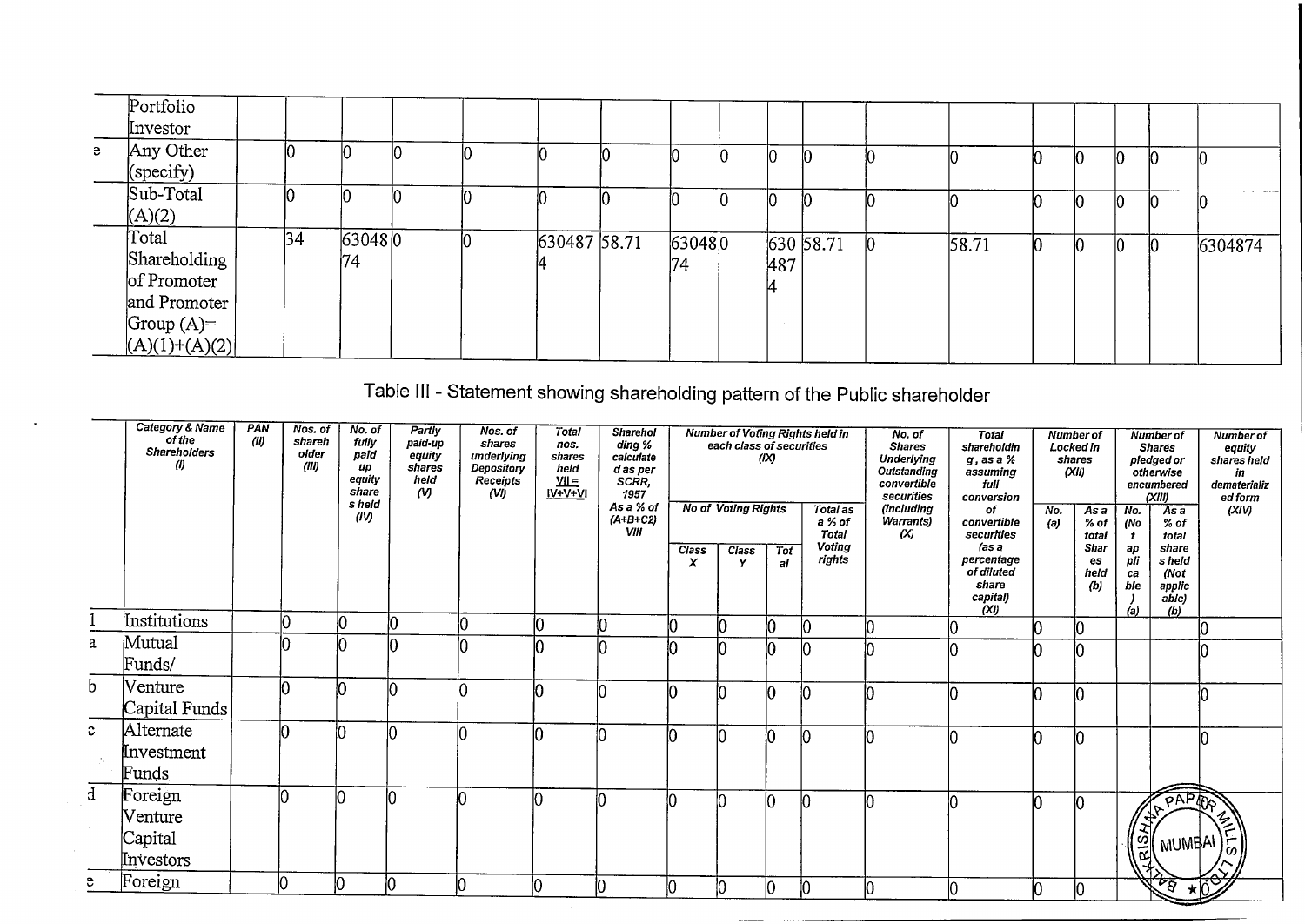|   | Portfolio<br>Investors                                                                  |      |                 |    |     |                 |    |                 |    |                 |            |     |       |                 |     |                      |                         |
|---|-----------------------------------------------------------------------------------------|------|-----------------|----|-----|-----------------|----|-----------------|----|-----------------|------------|-----|-------|-----------------|-----|----------------------|-------------------------|
| f | Financial<br>Institutions/<br>Banks                                                     |      | 27              | 10 | n   | $\overline{27}$ | 0  | 27              | Ŋ  | $\overline{27}$ | 10         |     |       | l0              | 10  |                      | $\overline{27}$         |
| g | Insurance<br>Companies                                                                  | l0.  | 10              | Ю  | IN. | l0              | Ю  | in.             | n  | lo.             | h          | 'n  |       | IN.             | lo. |                      | 10                      |
| h | Provident<br>Funds/<br>Pension<br>Funds                                                 | l0   | 10              | ю  | IN. | l0              | 10 |                 | h  | lо              | l0         | l0  | n     | 10              | lo. |                      | Ю                       |
|   | Any Other<br>(specify)                                                                  | l0   | 10              | n  | IО  | lО              | l0 | n               | b  | IО              | 'n         | l0. | n.    | IO.             | lo. |                      | l0                      |
|   | Sub-Total<br>(B)(1)                                                                     |      | $\overline{27}$ | In | lO. | 27              | 10 | $\overline{27}$ | 10 | $\overline{27}$ | $\vert$ 0  | 10  | 10    | lo.             | 10  |                      | $\overline{27}$         |
| 2 | Central<br>Government/<br>State<br>Government(s<br> )/ President of<br>India            | n    | Ю               | n  | I۵  | lo.             | b. | Ю               | IО | l0              | 10         | IN. | n     | l0              | IO. |                      | l0                      |
|   | Sub-Total<br>(B)(2)                                                                     | l0   | 10              |    |     | l0              | lО | n               | ΙO | 10              | l0         | In. |       | n               | l0  |                      | In.                     |
| 3 | Non-<br>institutions                                                                    | l0   | 10              | 'n | h   | Ō               | h  |                 | lО | Ю               | I٥         | Ò   |       | In.             | 'n  |                      | n.                      |
| a | Individuals -                                                                           | 9689 | 344000<br>17    |    | IN. | 344001 32.03    |    | 344000<br> 17   |    | 001<br>7        | 344 32.03  | O.  | 32.03 | lO.             | 10  |                      | 3301549                 |
|   | Individual<br>shareholders<br>holding<br>nominal share<br>capital up to<br>Rs. 2 lakhs. | 9673 | 282270<br>04    |    | 10  | 282270 26.28    |    | 282270<br>04    |    | 270<br>4        | 282 26.28  | 0   | 26.28 | 10              | l0  | $\sqrt{\frac{2}{5}}$ | 2684236<br>FERMA        |
| ü | Individual<br>shareholders<br>holding                                                   | 16   | 617310<br>13    |    | 10  | 617313 5.75     |    | 617310<br>13    |    | 313             | $617$ 5.75 | 10  | 5.75  | $\overline{10}$ | 10  |                      | <b>I MUMBY</b><br>Ку≀ав |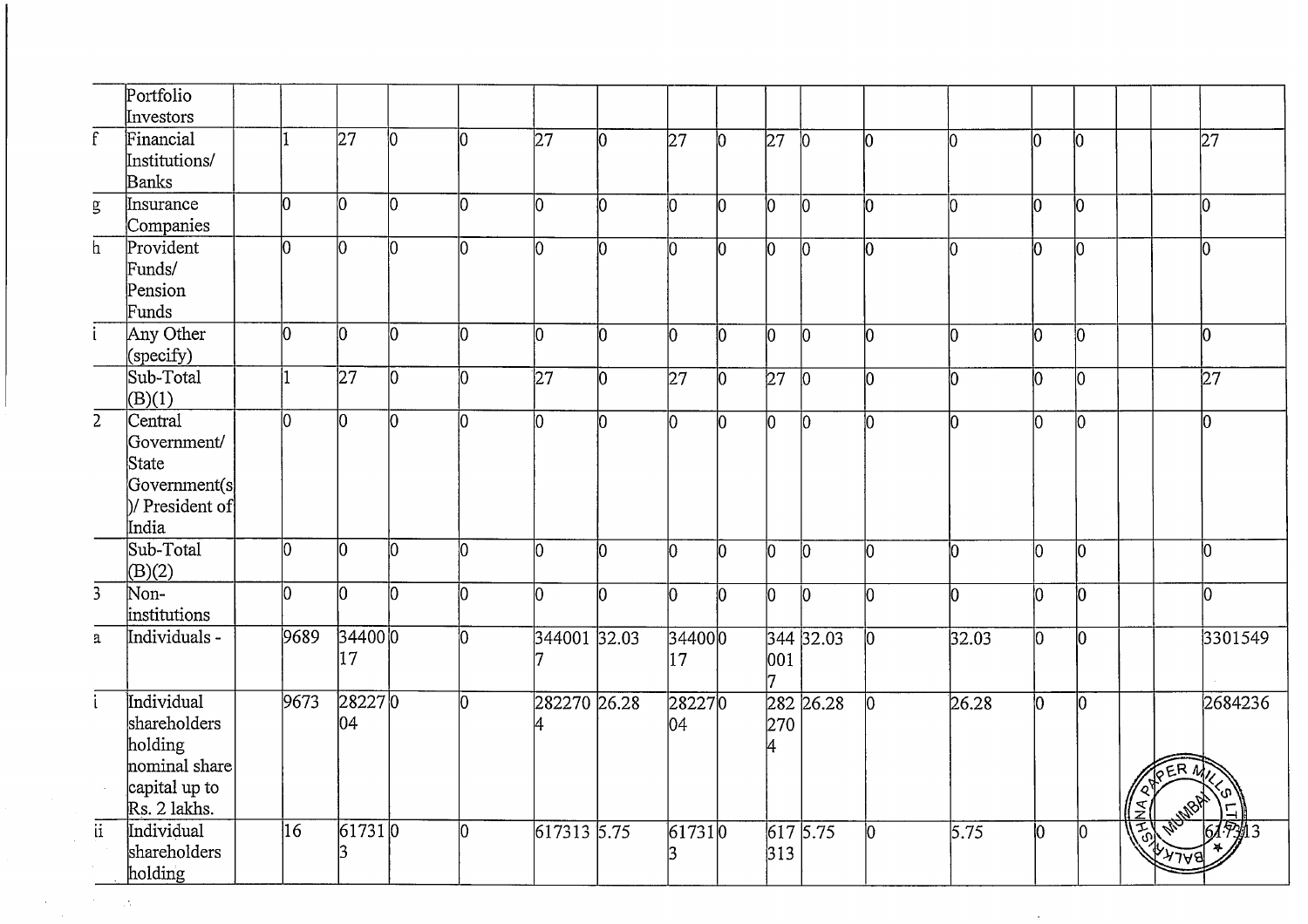|                     | nominal share<br>capital in                                       |                                          |                 |                      |             |     |                    |               |                 |             |                     |                 |    |                |     |                                       |                                 |                                                  |
|---------------------|-------------------------------------------------------------------|------------------------------------------|-----------------|----------------------|-------------|-----|--------------------|---------------|-----------------|-------------|---------------------|-----------------|----|----------------|-----|---------------------------------------|---------------------------------|--------------------------------------------------|
|                     | excess of Rs.<br>2 lakhs.                                         |                                          |                 |                      |             |     |                    |               |                 |             |                     |                 |    |                |     |                                       |                                 |                                                  |
|                     | <b>KISHAN</b><br>GOPAL<br>MOHTA                                   | ADQ <br>PM04<br>69E                      |                 | 110400<br>n          |             | h   | 110400 1.03        |               | 110400          |             | $110$ $1.03$<br>400 |                 |    | 1.03           | İ0  | lо                                    |                                 | 110400                                           |
| b                   | <b>NBFCs</b><br>registered<br>with RBI                            |                                          |                 | $ 30\rangle$         | l0          | lΟ  | $\overline{30}$    | l0            | $\overline{30}$ | O.          | $\overline{30}$     | $\vert 0 \vert$ | l0 | l0             | h   | l0                                    |                                 | $\overline{30}$                                  |
| $\mathfrak{S}$      | Employee<br>Trusts                                                |                                          | lo.             | in.                  | l0          | 10  | 10                 | l0            | l0              | Ю           | h                   | lo.             | 10 | 0              | Ю   | 10                                    |                                 | l0                                               |
| $\overline{d}$      | Overseas<br>Depositories<br>(holding DRs)<br>balancing<br>figure) |                                          | lo              | lo.                  | l0          | lo. | h                  | h             | 10              | lО          | n.                  | l0              | IО | lО             | l0. | 10                                    |                                 | Ю.                                               |
| $\ddot{\mathrm{e}}$ | Any Other<br>(specify)                                            |                                          | 605             | 994890<br>6          |             | l0  | 994896 9.26        |               | 994890<br>6     |             | 994 9.26<br>896     |                 |    | 9.26           | l0  | l0                                    |                                 | 994730                                           |
|                     | Bodies<br>Corporate                                               |                                          | 127             | 701300               |             | ∩   | 701302 6.53        |               | 701300          |             | 701 6.53<br>302     |                 | l0 | 6.53           | l0. | IО                                    |                                 | 701219                                           |
|                     | SUNHILL<br>TRADING<br>PRIVATE<br>LIMITED                          | AAM 1<br>$\overline{\text{CS}93}$<br>78J |                 | $24607$ <sub>0</sub> |             | O.  | 246075 2.29        |               | 246070          |             | 246 2.29<br>075     |                 |    | 2.29           | l0  | l0                                    |                                 | 246075                                           |
|                     | Clearing<br>Members                                               |                                          | $\overline{21}$ | 5819                 | $ 0\rangle$ | lО. | 5819               | 0.05          | 58190           |             | 581 0.05<br>19      |                 | l0 | 0.05           | lo. | lo                                    |                                 | 5819                                             |
|                     | <b>HUF</b>                                                        |                                          | 274             | 252860               |             | l0  | 252863 2.35        |               | 252860          |             | 252 2.35<br>863     |                 | ΙO | 2.35           | l0  | lo.                                   |                                 | 252780                                           |
|                     | Non-Resident<br>Indian (NRI)                                      |                                          | 182             | 348120               |             | lo. | 34812              | $\sqrt{0.32}$ | 348120          |             | 348 0.32<br>12      |                 |    | 0.32           | l0  | lo.                                   |                                 | 34812                                            |
|                     | Trusts                                                            |                                          |                 | $\overline{100}$     | IO.         | lO. | 100                | lО            | 100             | $ 0\rangle$ | $\frac{100}{0}$     |                 |    | h              | 0   | 0                                     |                                 | 100                                              |
|                     | Sub-Total<br>(B)(3)                                               |                                          |                 | 10295 44349 0<br>43  |             | l0  | 443494 41.29<br>13 |               | 443490<br>43    |             | 494<br>3            | 443 41.29       |    | 41.29          | l٥  | $\overline{0}$<br>( <u>द्वी</u><br>वि |                                 | <b>RAPER</b><br>4296309<br>$\frac{1}{2}$ (MUMBAI |
|                     | Total Public<br>Shareholding                                      |                                          |                 | 10296 44349 0<br>70  |             | lo. | 443497 41.29       |               | 443490<br> 70   |             | 497                 | 443 41.29       |    | $\sqrt{41.29}$ | l0  | 10                                    | $\sqrt{\frac{\lambda}{\sigma}}$ | 74/296336                                        |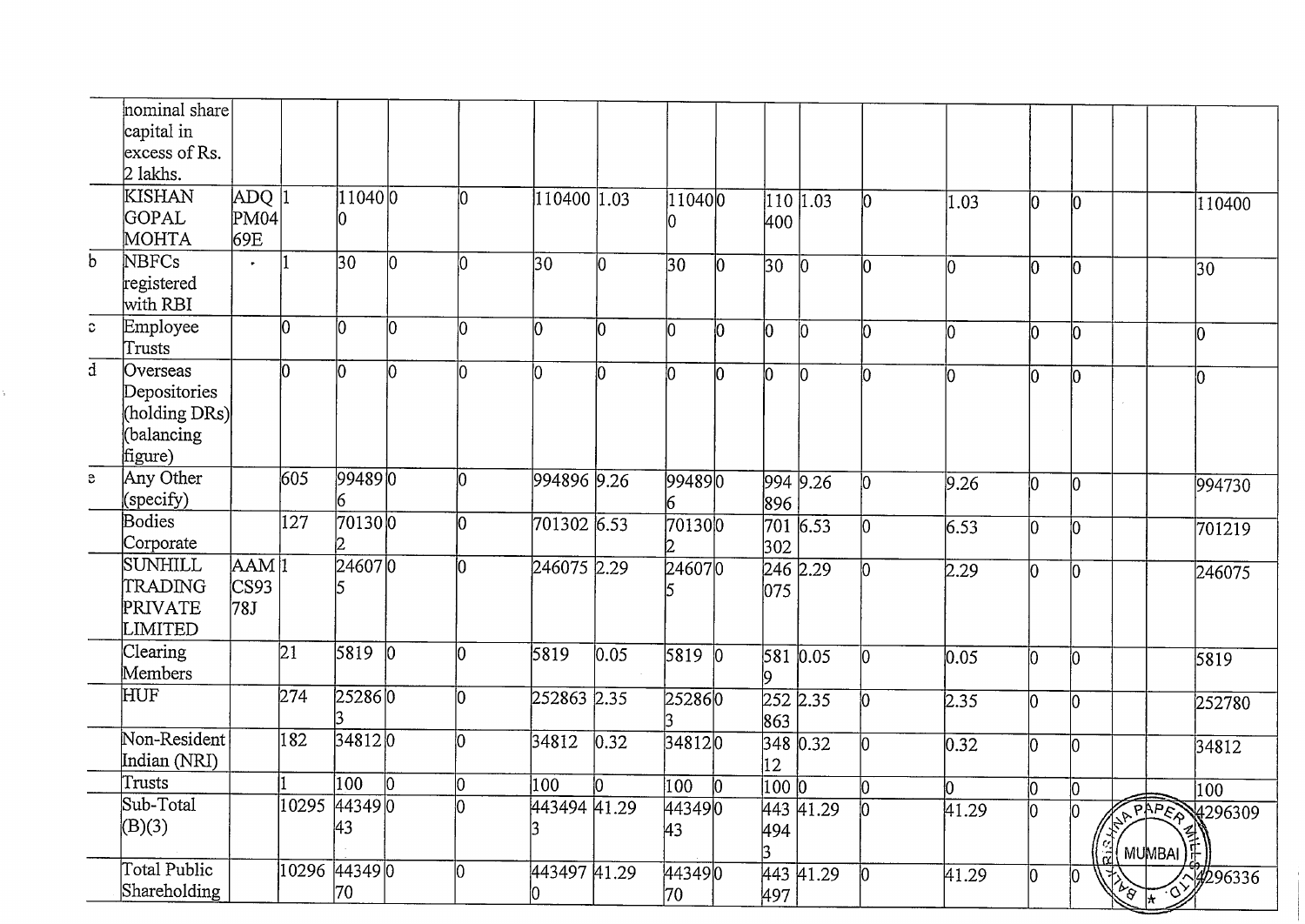| $'$ R)=<br><sub>∴\</sub> ມ |       |  |  |  |  |
|----------------------------|-------|--|--|--|--|
| $\sim$<br>VR.<br>''        |       |  |  |  |  |
| $\sim$                     | _____ |  |  |  |  |
|                            |       |  |  |  |  |

 $\mathcal{L}^{\mathcal{L}}(\mathcal{L}^{\mathcal{L}}(\mathcal{L}^{\mathcal{L}}(\mathcal{L}^{\mathcal{L}}(\mathcal{L}^{\mathcal{L}}(\mathcal{L}^{\mathcal{L}}(\mathcal{L}^{\mathcal{L}}(\mathcal{L}^{\mathcal{L}}(\mathcal{L}^{\mathcal{L}}(\mathcal{L}^{\mathcal{L}}(\mathcal{L}^{\mathcal{L}}(\mathcal{L}^{\mathcal{L}}(\mathcal{L}^{\mathcal{L}}(\mathcal{L}^{\mathcal{L}}(\mathcal{L}^{\mathcal{L}}(\mathcal{L}^{\mathcal{L}}(\mathcal{L}^{\mathcal{L$ 

 $\label{eq:2.1} \frac{1}{\sqrt{2\pi}}\left(\frac{1}{\sqrt{2\pi}}\right)^{2} \frac{1}{\sqrt{2\pi}}\left(\frac{1}{\sqrt{2\pi}}\right)^{2} \frac{1}{\sqrt{2\pi}}\left(\frac{1}{\sqrt{2\pi}}\right)^{2} \frac{1}{\sqrt{2\pi}}\left(\frac{1}{\sqrt{2\pi}}\right)^{2} \frac{1}{\sqrt{2\pi}}\left(\frac{1}{\sqrt{2\pi}}\right)^{2} \frac{1}{\sqrt{2\pi}}\left(\frac{1}{\sqrt{2\pi}}\right)^{2} \frac{1}{\sqrt{2\pi}}\left(\frac{1}{$ 

 $\label{eq:2.1} \mathcal{L}(\mathcal{L}^{\mathcal{L}}_{\mathcal{L}}(\mathcal{L}^{\mathcal{L}}_{\mathcal{L}})) \leq \mathcal{L}(\mathcal{L}^{\mathcal{L}}_{\mathcal{L}}(\mathcal{L}^{\mathcal{L}}_{\mathcal{L}})) \leq \mathcal{L}(\mathcal{L}^{\mathcal{L}}_{\mathcal{L}}(\mathcal{L}^{\mathcal{L}}_{\mathcal{L}}))$ 

 $\label{eq:2.1} \mathcal{L}(\mathcal{L}^{\text{max}}_{\mathcal{L}}(\mathcal{L}^{\text{max}}_{\mathcal{L}}))\leq \mathcal{L}(\mathcal{L}^{\text{max}}_{\mathcal{L}}(\mathcal{L}^{\text{max}}_{\mathcal{L}}))$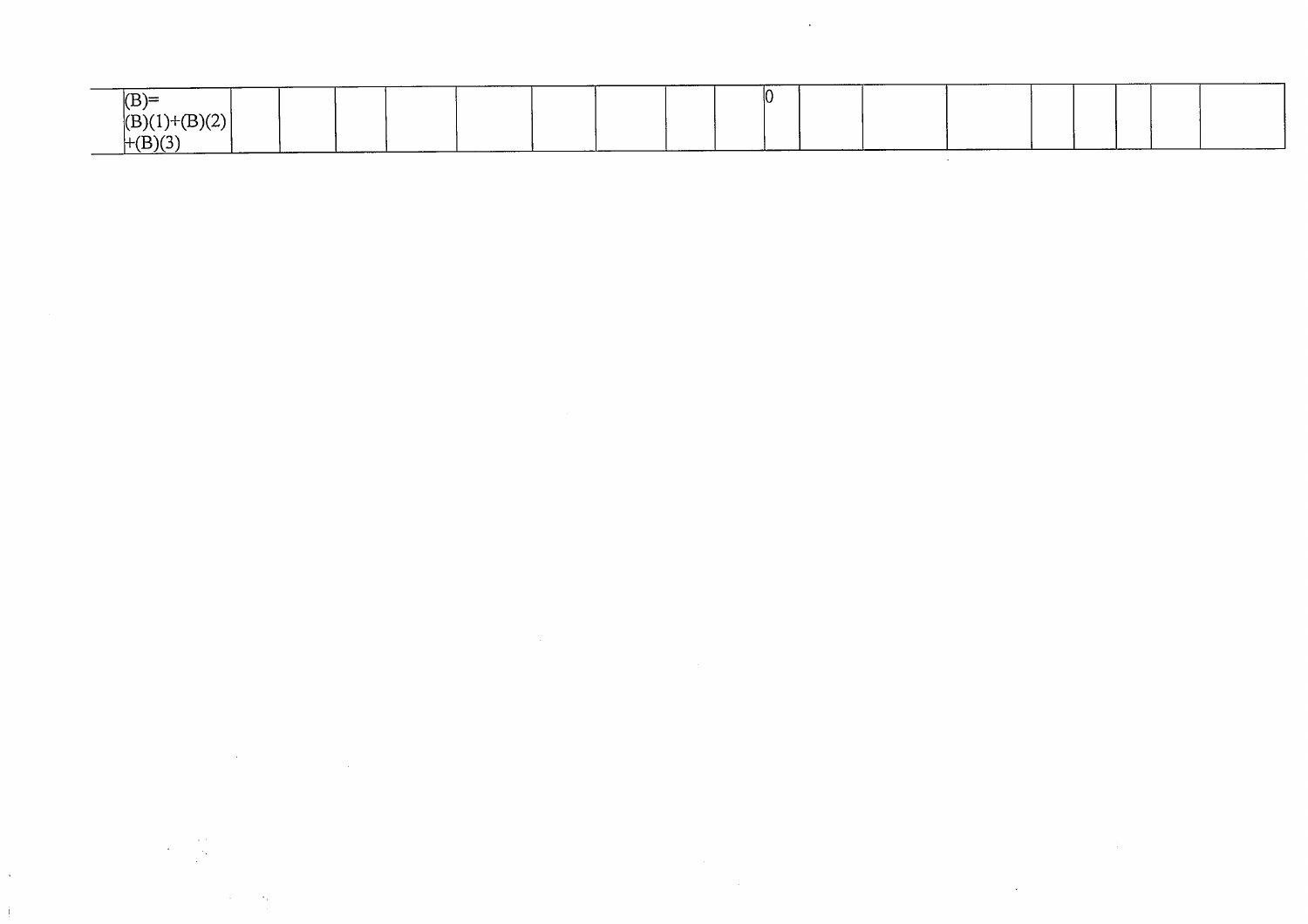|   | Category & Name     | PAN                       | No. of | No. of       | Partly         | Nos. of                       | Total no.                                                                               | <b>Sharehol</b>     |                  |                            |                | <b>Number of Voting Rights held in</b> | No. of                                                                                      | <b>Total</b>        |           | <b>Number of</b> |                    | <b>Number of</b> | Number of      |
|---|---------------------|---------------------------|--------|--------------|----------------|-------------------------------|-----------------------------------------------------------------------------------------|---------------------|------------------|----------------------------|----------------|----------------------------------------|---------------------------------------------------------------------------------------------|---------------------|-----------|------------------|--------------------|------------------|----------------|
|   | of the              | $\overline{(\mathbf{u})}$ | shareh | tully        | paid-up        | shares                        | shares                                                                                  | $\frac{d}{d}$       |                  | each class of securities   |                |                                        | <b>Shares</b>                                                                               | shareholdin         | Locked in |                  |                    | <b>Shares</b>    | equity         |
|   | <b>Shareholders</b> |                           | older  | paid         | equity         | underlying                    | held                                                                                    | calculate           |                  |                            | $\overline{u}$ |                                        | <b>Underlying</b>                                                                           | $g$ , as a %        |           | shares           |                    | pledged or       | shares held    |
|   | $\langle l \rangle$ |                           | (III)  | up<br>equity | shares<br>held | <b>Depository</b><br>Receipts | $\overline{V}$ $\overline{V}$ $\overline{V}$ $\overline{V}$ $\overline{V}$<br>$IV+V+VI$ | d as per<br>SCRR,   |                  |                            |                |                                        | <b>Outstanding</b>                                                                          | assuming            |           | (X11)            |                    | otherwise        | in             |
|   |                     |                           |        | share        | $\overline{w}$ | (VI)                          |                                                                                         | 1957                |                  |                            |                |                                        | convertible<br>securities                                                                   | full                |           |                  |                    | encumbered       | dematerializ   |
|   |                     |                           |        | s held       |                |                               |                                                                                         | As a % of           |                  | <b>No of Voting Rights</b> |                | <b>Total as</b>                        | <i>(including</i>                                                                           | conversion<br>of    | No.       | As a             | No.                | (XIII)<br>Asa    | ed form<br>XIV |
|   |                     |                           |        | (IV)         |                |                               |                                                                                         | $(A+B+C2)$          |                  |                            |                | a % of                                 | <b>Warrants</b> )                                                                           | convertible         |           | $%$ of           | (No                | % of             | (Not           |
|   |                     |                           |        |              |                |                               |                                                                                         | $\overline{(VIII)}$ |                  |                            |                | <b>Total</b>                           | ळ                                                                                           | securities (        |           | total            | t.                 | total            | Applicable)    |
|   |                     |                           |        |              |                |                               |                                                                                         |                     | Class            | <b>Class</b>               | Tot            | Voting                                 |                                                                                             | as a                |           | Shar             | ap<br>pli          | share            |                |
|   |                     |                           |        |              |                |                               |                                                                                         |                     | $\boldsymbol{x}$ | Y                          | al             | rights                                 |                                                                                             | percentage          |           | es               |                    | s held           |                |
|   |                     |                           |        |              |                |                               |                                                                                         |                     |                  |                            |                |                                        |                                                                                             | of diluted<br>share |           | held             | ca<br>ble          | (Not             |                |
|   |                     |                           |        |              |                |                               |                                                                                         |                     |                  |                            |                |                                        |                                                                                             | capital)            |           |                  |                    | applic<br>able)  |                |
|   |                     |                           |        |              |                |                               |                                                                                         |                     |                  |                            |                |                                        |                                                                                             | $\overline{\alpha}$ |           |                  |                    |                  |                |
| 1 | Custodian/DR        |                           |        |              |                |                               |                                                                                         |                     | n                | 10                         |                | 10                                     | n                                                                                           |                     |           | 10               |                    |                  | n              |
|   | Holder              |                           |        |              |                |                               |                                                                                         |                     |                  |                            |                |                                        |                                                                                             |                     |           |                  |                    |                  |                |
|   |                     |                           |        |              |                |                               |                                                                                         |                     |                  |                            |                |                                        |                                                                                             |                     |           |                  |                    |                  |                |
| 2 | Employee            |                           | IO     | In٠          | Ю              | h                             | n                                                                                       |                     | N                |                            |                | 10                                     |                                                                                             |                     |           | 10               |                    |                  | l0             |
|   | Benefit Trust       |                           |        |              |                |                               |                                                                                         |                     |                  |                            |                |                                        |                                                                                             |                     |           |                  |                    |                  |                |
|   |                     |                           |        |              |                |                               |                                                                                         |                     |                  |                            |                |                                        |                                                                                             |                     |           |                  |                    |                  |                |
|   | under SEBI          |                           |        |              |                |                               |                                                                                         |                     |                  |                            |                |                                        |                                                                                             |                     |           |                  |                    |                  |                |
|   | (Share based        |                           |        |              |                |                               |                                                                                         |                     |                  |                            |                |                                        |                                                                                             |                     |           |                  |                    |                  |                |
|   | Employee            |                           |        |              |                |                               |                                                                                         |                     |                  |                            |                |                                        |                                                                                             |                     |           |                  |                    |                  |                |
|   |                     |                           |        |              |                |                               |                                                                                         |                     |                  |                            |                |                                        |                                                                                             |                     |           |                  |                    |                  |                |
|   | Benefit)            |                           |        |              |                |                               |                                                                                         |                     |                  |                            |                |                                        |                                                                                             |                     |           |                  |                    |                  |                |
|   | Regulations,        |                           |        |              |                |                               |                                                                                         |                     |                  |                            |                |                                        |                                                                                             |                     |           |                  |                    |                  |                |
|   |                     |                           |        |              |                |                               |                                                                                         |                     |                  |                            |                |                                        |                                                                                             |                     |           |                  |                    |                  |                |
|   | 2014)               |                           |        |              |                |                               |                                                                                         |                     |                  |                            |                |                                        |                                                                                             |                     |           |                  |                    |                  |                |
|   | Total Non-          |                           | m      | n            |                | n                             | m                                                                                       |                     | n                |                            |                |                                        | İ۵                                                                                          |                     |           | 10               |                    |                  |                |
|   |                     |                           |        |              |                |                               |                                                                                         |                     |                  |                            |                |                                        |                                                                                             |                     |           |                  |                    |                  |                |
|   | Promoter-           |                           |        |              |                |                               |                                                                                         |                     |                  |                            |                |                                        |                                                                                             |                     |           |                  |                    |                  |                |
|   | Non Public          |                           |        |              |                |                               |                                                                                         |                     |                  |                            |                |                                        |                                                                                             |                     |           |                  |                    |                  |                |
|   | Shareholding        |                           |        |              |                |                               |                                                                                         |                     |                  |                            |                |                                        |                                                                                             |                     |           |                  |                    |                  |                |
|   |                     |                           |        |              |                |                               |                                                                                         |                     |                  |                            |                |                                        |                                                                                             |                     |           |                  |                    |                  |                |
|   | $(C)=$              |                           |        |              |                |                               |                                                                                         |                     |                  |                            |                |                                        |                                                                                             |                     |           |                  |                    |                  |                |
|   | $(C)(1)+(C)(2)$     |                           |        |              |                |                               |                                                                                         |                     |                  |                            |                |                                        |                                                                                             |                     |           |                  |                    |                  |                |
|   |                     |                           |        |              |                |                               |                                                                                         |                     |                  |                            |                |                                        |                                                                                             |                     |           |                  |                    |                  |                |
|   |                     |                           |        |              |                |                               |                                                                                         |                     |                  |                            |                |                                        |                                                                                             |                     |           |                  |                    | <u>ZAPER</u>     |                |
|   |                     |                           |        |              |                |                               |                                                                                         |                     |                  |                            |                |                                        |                                                                                             |                     |           |                  | $z_{\rm x}$        |                  |                |
|   |                     |                           |        |              |                |                               |                                                                                         |                     |                  |                            |                |                                        | Table V - Statement showing shareholding pattern of the Significant Beneficiary Owner (SBO) |                     |           |                  |                    | I MUMBAI.        |                |
|   |                     |                           |        |              |                |                               |                                                                                         |                     |                  |                            |                |                                        |                                                                                             |                     |           |                  | <b>ASH)</b><br>ROM |                  |                |
|   | $\overline{M}$      | <b>DA</b>                 |        |              |                |                               |                                                                                         |                     |                  |                            |                |                                        |                                                                                             |                     |           |                  |                    |                  |                |

Table IV - Statement showing shareholding pattern of the Non Promoter- Non Public shareholder

| wame | <b>FAN</b> | Passport No. In<br>case of a foreign | Nationality | Details of holding/ exercise of right of the SBO in the reporting company, whether direct or indirect* | Date of creation /<br>ี <sup>*</sup> acadisiúón or |                                                                         |                        |                                      |                                                 |
|------|------------|--------------------------------------|-------------|--------------------------------------------------------------------------------------------------------|----------------------------------------------------|-------------------------------------------------------------------------|------------------------|--------------------------------------|-------------------------------------------------|
|      |            | national                             |             | <b>Shares</b>                                                                                          | Voting rights                                      | <b>Rights on distributable</b><br>dividend or anv other<br>distribution | Exercise of<br>control | Exercise of<br>significant influence | <del>-siunili</del> cant<br>beneficial interest |